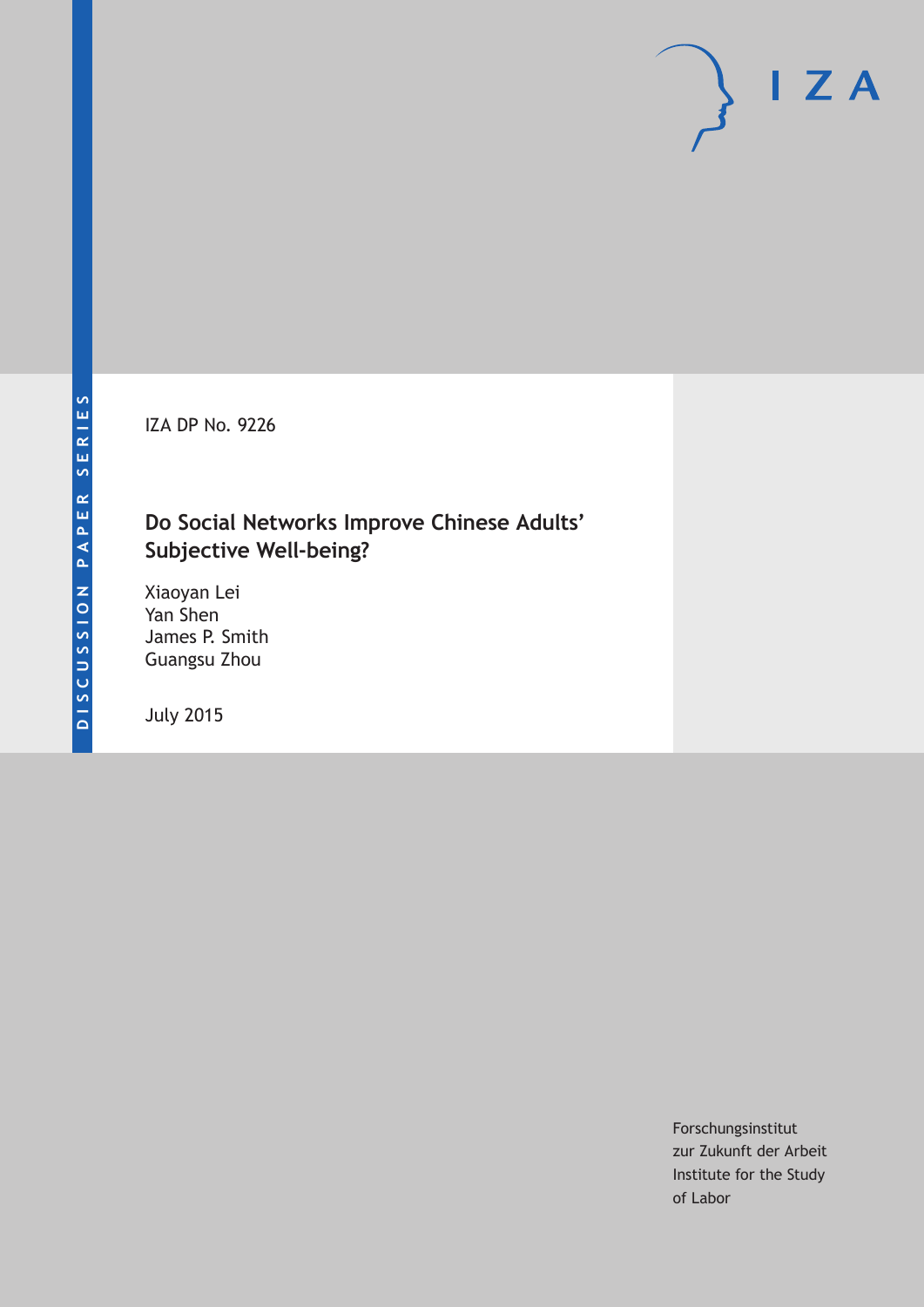# **Do Social Networks Improve Chinese Adults' Subjective Well-being?**

### **Xiaoyan Lei**

*CCER, Peking University and IZA* 

### **Yan Shen**

*CCER, Peking University* 

### **James P. Smith**

*RAND Corporation and IZA*

## **Guangsu Zhou**

*CCER, Peking University* 

### Discussion Paper No. 9226 July 2015

IZA

P.O. Box 7240 53072 Bonn Germany

Phone: +49-228-3894-0 Fax: +49-228-3894-180 E-mail: iza@iza.org

Any opinions expressed here are those of the author(s) and not those of IZA. Research published in this series may include views on policy, but the institute itself takes no institutional policy positions. The IZA research network is committed to the IZA Guiding Principles of Research Integrity.

The Institute for the Study of Labor (IZA) in Bonn is a local and virtual international research center and a place of communication between science, politics and business. IZA is an independent nonprofit organization supported by Deutsche Post Foundation. The center is associated with the University of Bonn and offers a stimulating research environment through its international network, workshops and conferences, data service, project support, research visits and doctoral program. IZA engages in (i) original and internationally competitive research in all fields of labor economics, (ii) development of policy concepts, and (iii) dissemination of research results and concepts to the interested public.

IZA Discussion Papers often represent preliminary work and are circulated to encourage discussion. Citation of such a paper should account for its provisional character. A revised version may be available directly from the author.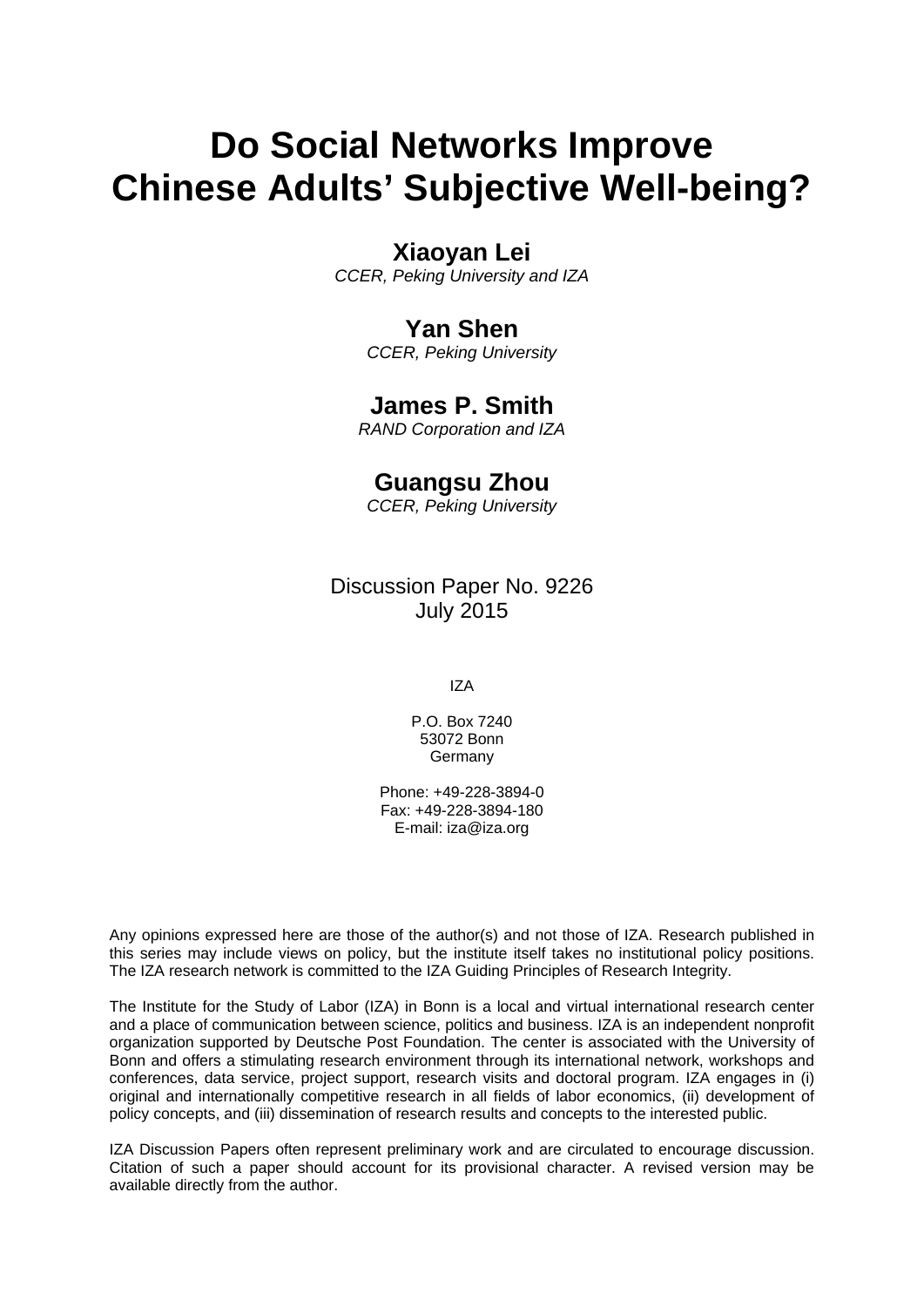IZA Discussion Paper No. 9226 July 2015

# **ABSTRACT**

# **Do Social Networks Improve Chinese Adults' Subjective Well-being?**

This paper studies relationships between social networks, health and subjective well-being (SWB) using nationally representative data of the Chinese Population – the Chinese Family Panel Studies (CFPS). Our data contain SWB indicators in two widely used variants – happiness and life-satisfaction. Social network variables used include kinship relationships measured by marital status, family size, and having a genealogy; ties with friends/relatives/neighbors measured by holiday visitation, frequency of contacts, and whether and value gifts given and received; total number and time spent in social activities, and engagement in organizations including the communist party, religious groups, and other types. We find that giving and receiving gifts has a larger impact on SWB than either just giving or receiving them. Similarly the number of friends is more important than number of relatives, and marriage is associated with higher levels of SWB. Time spent in social activities and varieties of activities both matter for SWB but varieties matters more. Participation in organization is associated with higher SWB across such diverse groups as being a member of the communist party or a religious organization. China represents an interesting test since it is simultaneously a traditional society with long-established norms about appropriate social networks and a rapidly changing society due to substantial economic and demographic changes. We find that it is better to both give and receive, to engage in more types of social activities, and that participation in groups all improves wellbeing of Chinese people.

JEL Classification: 010, 053

Keywords: China, social networks, subjective well-being

Corresponding author:

James P. Smith RAND Corporation 1776 Main Street PO Box 2138 Santa Monica, CA 90407-2138 USA E-mail: smith@rand.org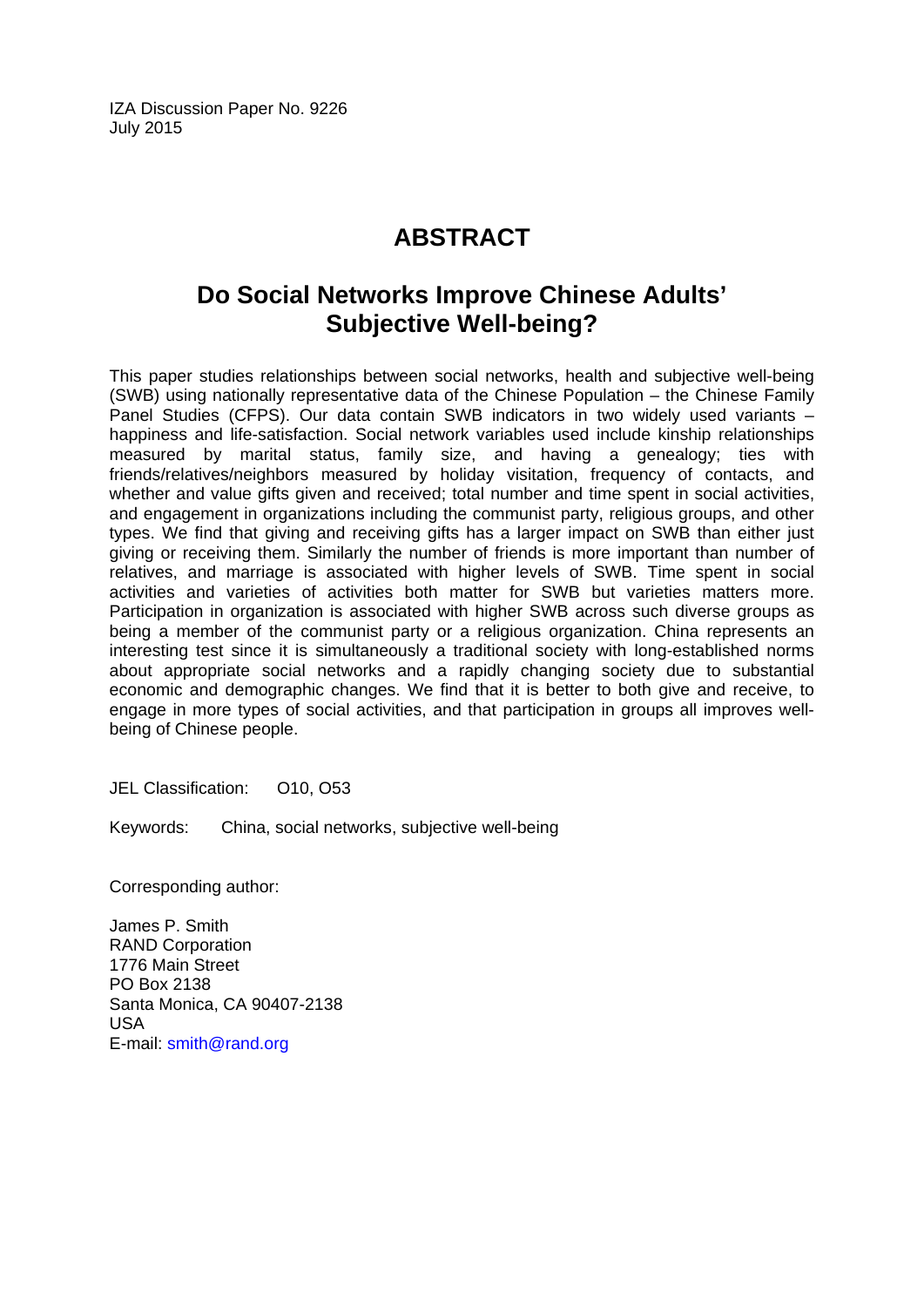#### **1. INTRODUCTION**

As a measure of people's quality of life, subjective well-being (SWB) has drawn considerable attention from various fields including psychology (Cummins & Nistico, 2002), economics (Easterlin, 1995; Easterlin, 2005), health and social indicators research (Cummins et al., 2003; Veenhoven, 2008) in both developed and developing countries alike. Despite its increasing popularity, the majority of Chinese research has targeted the relationship between SWB and income (Diener et al., 2010; Wong, Wong, & Mok, 2006; Xing, 2011; Easterlin et al., 2012). The evidence indicates that income only partially explains Chinese people's SWB and that the other forces influencing SWB are not well understood. Among the other factors that may play significant roles, social networks and health are worthy of consideration.

Social networks reflect the collection of interpersonal contacts that people try to maintain as networks provide them with access to social, emotional, practical everyday support, and social resources that benefit their lives (Gray, 2009; Lin, 1999) Different facets of social networks may be differentially associated with SWB since social networks carry both benefits and costs (Huang and Western, 2013).

Core aspects of social networks most frequently addressed in respect to SWB include features of network structure and measures of interaction within the network. These include relationships with family members such as spouse and children (Johnson & Troll, 1992), ties with friends and relatives (Perry & Johnson, 1994), types of social activities and time spent in them, and engagements with social organizations (Silverstein & Parker, 2002). A frequent use of social networks tends to help create social capital, the set of social relationships accumulated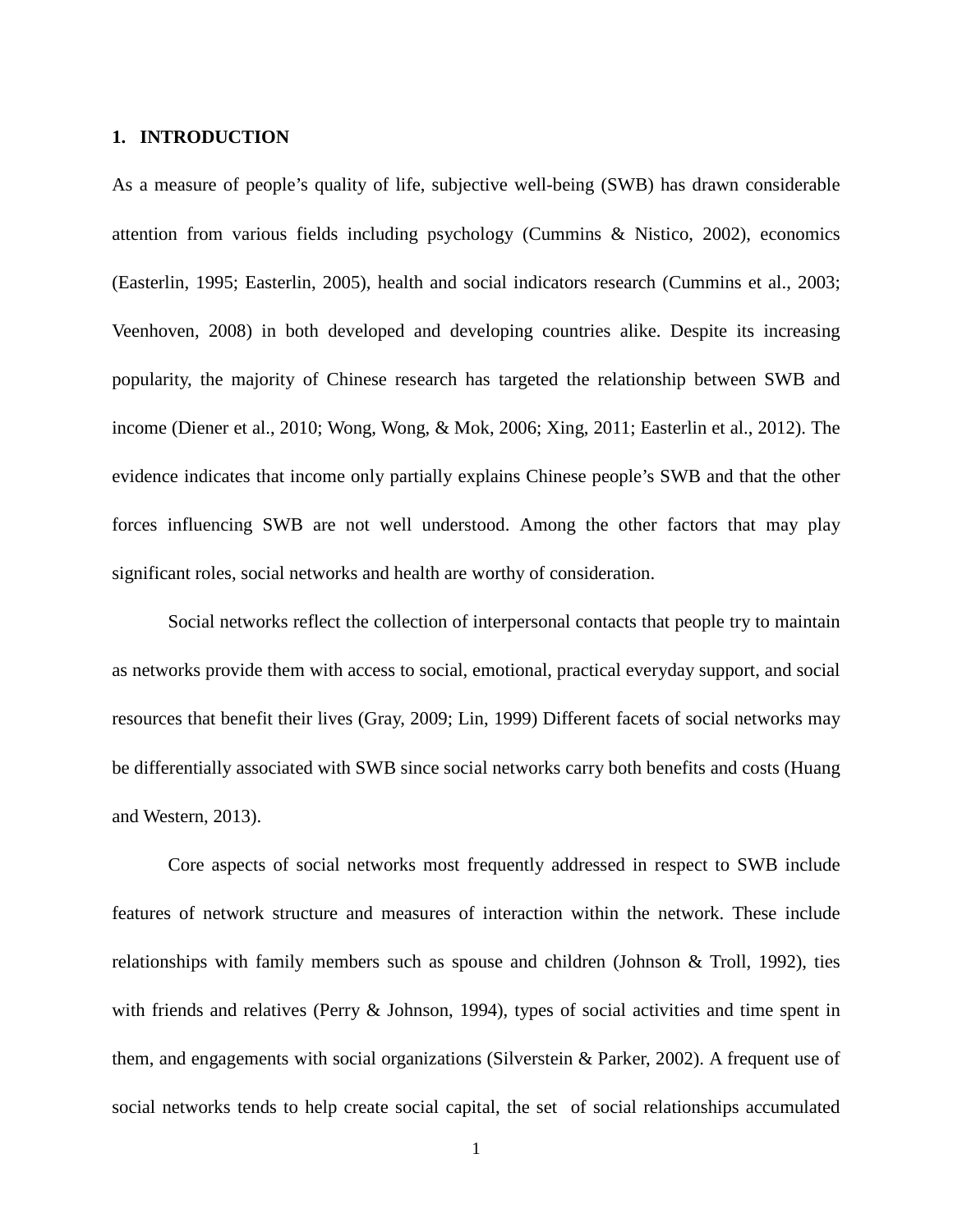through relationships among people (Durlauf and Fafchamps, 2005, Wu, 2014). Social capital is an important resource which people can then use in time of need.

Social networks may have positive effects on SWB if they provide ways for resolving stress, such as aiding necessary communication and support, loosening budget constraints, and helping share risk when facing difficulties in life (Udry, 1990; Yip et al., 2007). Alternatively, social networks could decrease SWB as maintaining a network takes time and money, which could have been used to improve basic consumption of individuals and families. In a similar vein, Huang & Western (2013) point out that social attachments, non-redundant information, skill knowledge and social support are four positive mechanisms to improve subjective wellbeing, while relational constraints and costs of maintaining relationships are two negative network effects associated with subjective well-being. The correlation between social network and SWB has been found to be generally positive and significant in the Western and developed world, with magnitudes of association varying across populations (Cornwell & Waite, 2009; Ha, 2010).

In spite of general similarities, notable cross-cultural variations in social networks exist. For example, Litwin (2010) reports that even in Continental Europe social networks are very differentially configured in Mediterranean and Non-Mediterranean countries. Similarly, and in contrast to Western society, Chinese society is heavily imbedded within Confucian cultural traditions which place a special emphasis on family ties, paternalism, and filial piety (Kuan & Lau, 2002; Ng, Phillips, & Lee, 2002). Although under-explored, it is unsurprising that there is increasing interest in this research topic in the Chinese context. To illustrate, Chan and Lee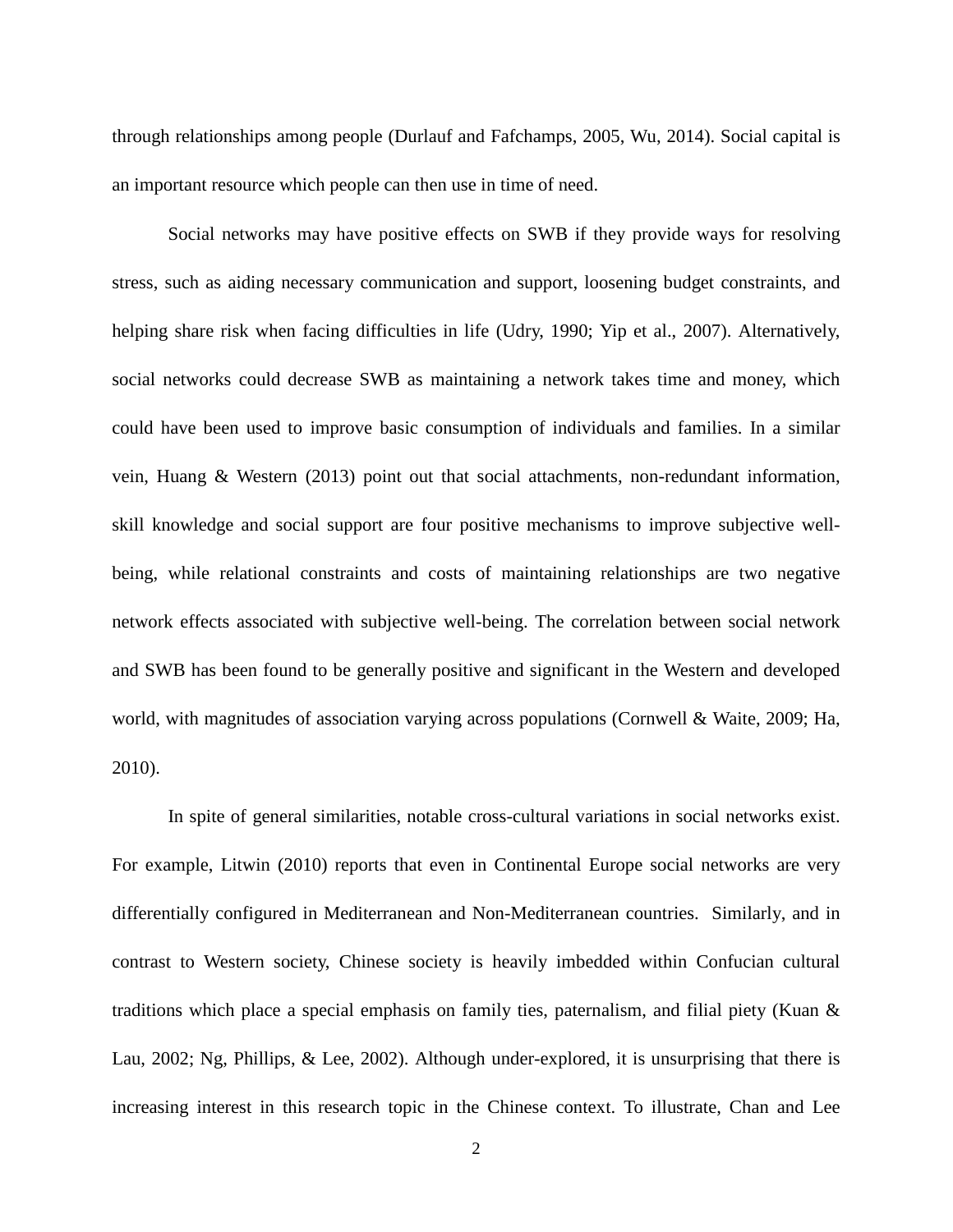(2006) explored effects of network size and find that older adults in Beijing and Hong Kong with larger network size are more satisfied with their life.

Weng (1998) studied the relationship between SWB of Hong Kong older adults and social network types (family network, interdependent support, and friend network) and reports that the first two types contribute more to SWB. Similarly, Cheng et al. (2009) study the impact of social network types on older Chinese adults' subjective well-being in Hong Kong. They find that distant family relationships have a much larger effect on SWB than in other cultures. Wang's (2014) study of the Chinese city of Hefei showed that both size of social network and perceived social support has significant effects on subjective well-being, and that perceived social support acts as a mediator which could partially mediate size of social network to subjective well-being.

Bian et al. (2015) have a multifaceted evaluation on SWB of Chinese people. Relevant to our study is their definition of socially-integrated personal space in which an individual's connection to society at large enhances his/her SWB. The underlying intuition is that socially integrated individuals feel fulfilled in their lives when they are recognized and valued by significant others surrounding them. China has a strong relational culture in which social connections are fundamental aspects of social life in traditional and contemporary eras. Bian et al. (2015) hypothesized that married persons, those actively participating in public activities, and those connected to wider social networks have higher level of SWB. With data from 12 provinces in the West of China, they found support for these hypotheses.

This paper is the first study that investigates the relationship between social networks and SWB in China using a nationally representative dataset of the full age distribution of the Chinese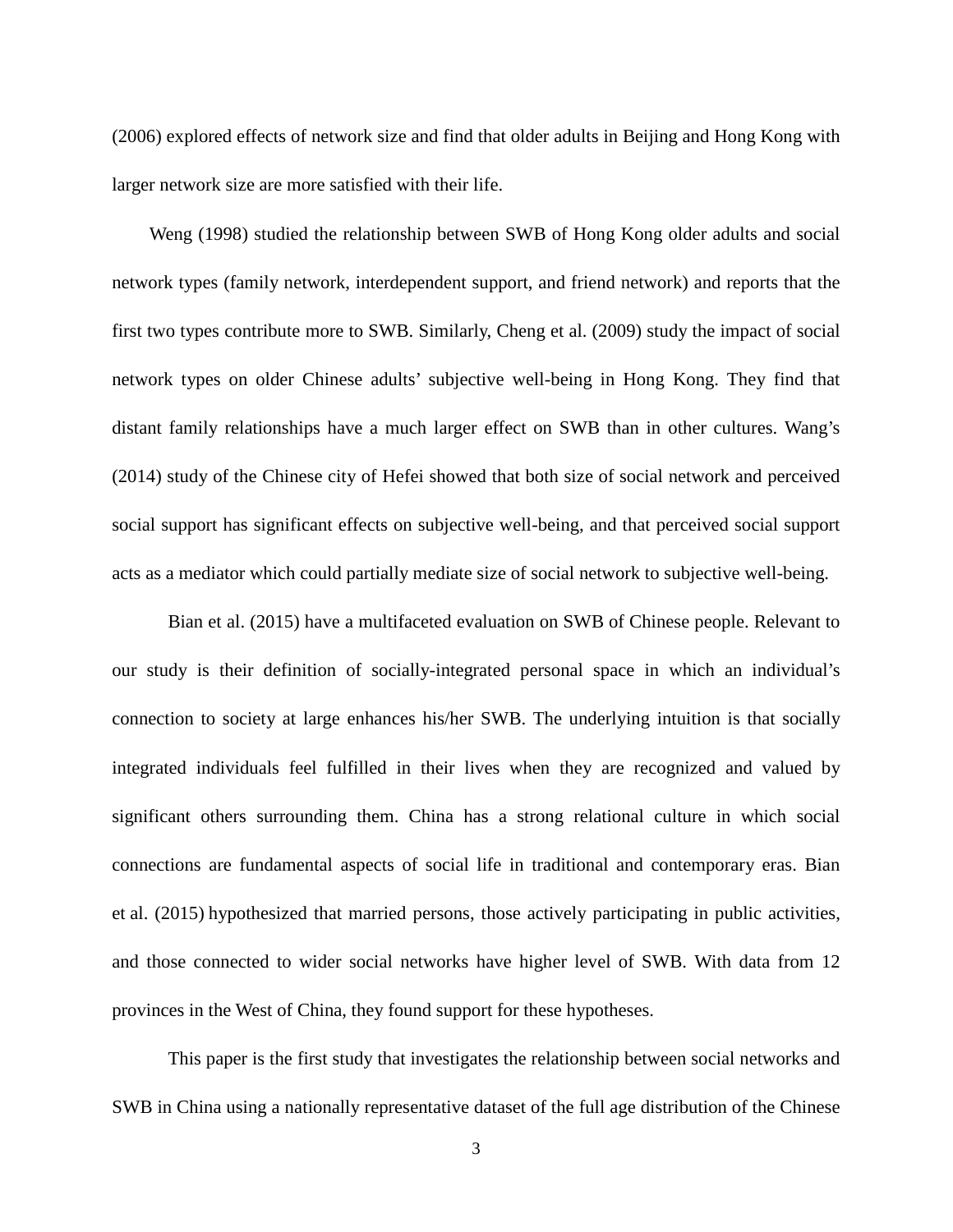population. Two of the most frequent measures of SWB are happiness and life satisfaction and they are the primary concepts used in this research. Happiness is widely viewed as a hedonic measure of well-being, emphasizing the emotional quality of everyday experience giving weight to things that make life pleasant or unpleasant at the moment. Life satisfaction is an evaluative measure tapping into people's thoughts and feelings about their life as a whole (Kahneman & Deaton, 2010). While the concepts are related, the literature indicates that they often have different correlates, and whether this is true in China deserves investigation.

#### **2. METHODS**

#### **2.1 Data**

We use data from the 2010 national baseline of the Chinese Family Panel Studies (CFPS), a biennial survey collecting data on communities, households, and individuals across the full age distribution of the Chinese population. CFPS 2010 contains detailed demographic and socioeconomic information on families, including information on their social networks, social organizational relationships, and economic, educational, demographic, and health attributes on all individuals living in the households. This dataset also contains indicators of SWB in two widely used variants—happiness and life-satisfaction—facilitating our analysis of this outcome. Since the questionnaire is designed following the Panel Study of Income Dynamics (PSID) in the US, CFPS is called the Chinese version of PSID.

The national baseline survey of CFPS was conducted in 25 provinces covering 95% of the Chinese population. The sampling strategy is a multi-stage stratification with probability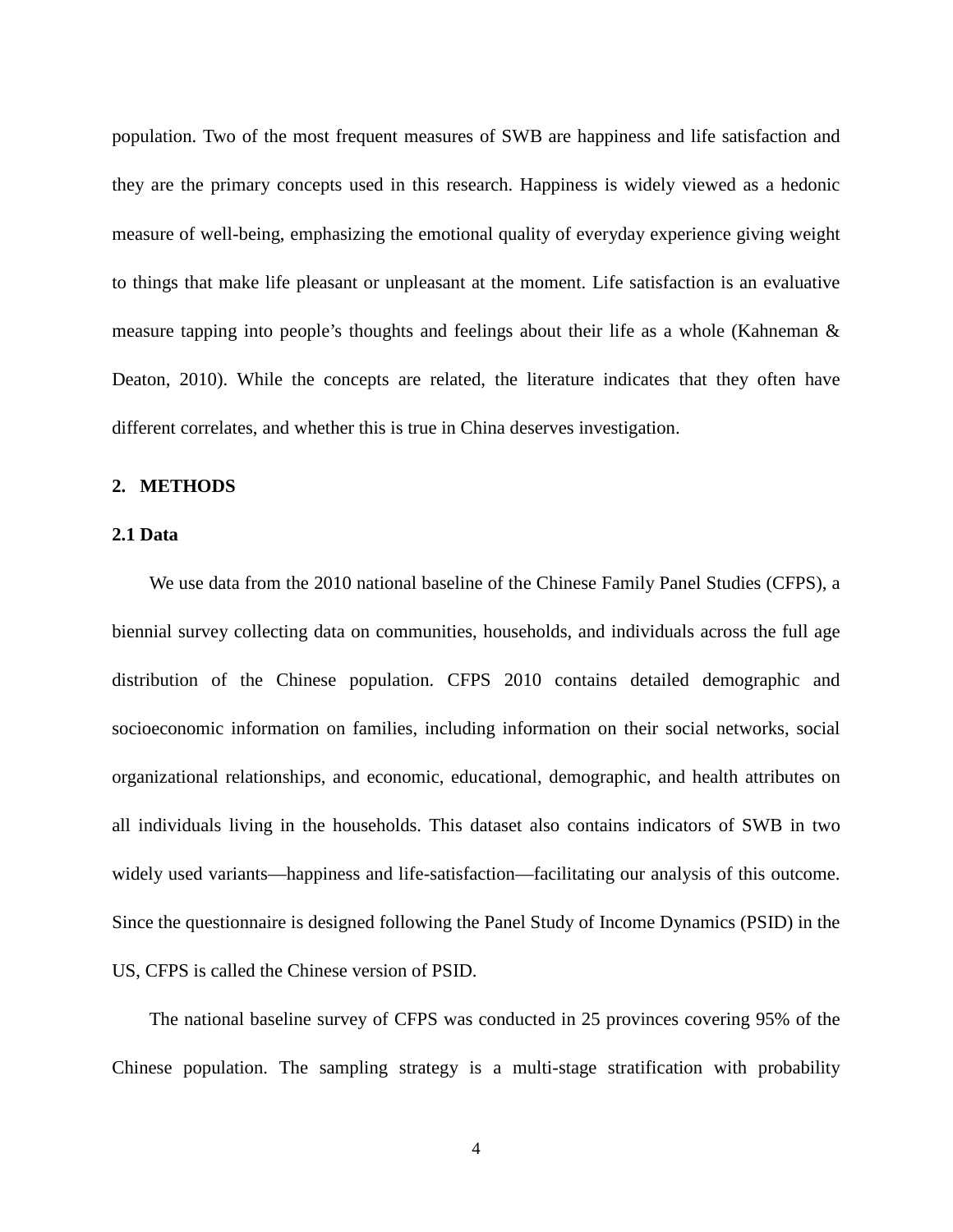proportional to size. At the first stage, 144 county-level units were randomly selected; in the second and the third stages, 640 villages/communities/ and 16,000 households were randomly selected. 14,798 households were finally surveyed and the remaining 1,202 households were mainly ineligibles, no contacts or refusals. As these surveyed households include the oversampled five provinces, we use the nationally representative sample, which has 9,661 households and 21,812 adults (Xie, 2012). CFPS contains information on all household members, defined as family members who live together and who are directly related due to genetics, marriage, adoption or fostering, or non-family members living together for more than three months who share economic resources.

We focus on a sample with non-missing happiness and life satisfaction observations. Within this sample, the number of missing values for independent variables is very few (as indicated by the summary statistics in Appendix Table A). Dropping observations with missing explanatory variable gives 19,600 observations from 9,051 households for our regressions.

#### **3. MEASURES**

The CFPS household questionnaire collects demographic and socioeconomic information on households, including their social network. Adult questionnaires collect demographic, social relationships, economic, education and health information on individuals in the household. Most information about social networks is from the household survey, such as family size, genealogy, holiday visitation, value of gifts given/received, number of gifts given, and frequency of contact with neighbors/relatives. Some network measures come from the adult questionnaire such as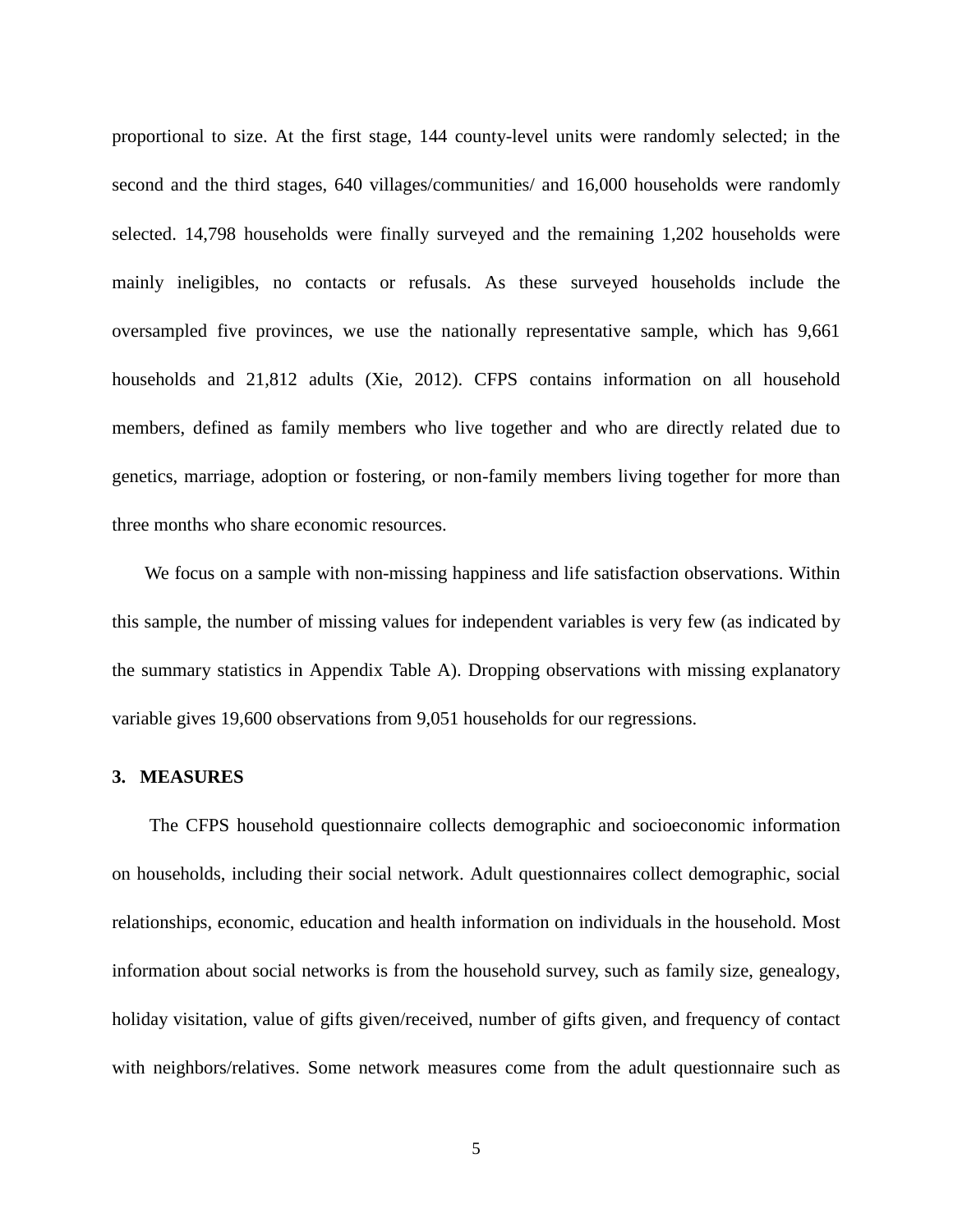marital status and participation in organizations. Information on each individual's SWB is obtained from the adult survey.

#### **3.1 Subjective Well-being**

SWB is defined with two concepts—happiness and life-satisfaction. Happiness records the degree of happiness, where she/he is asked to choose using a five-point value going between 1 (very unhappy) and 5 (very happy) as an answer to the question ("How happy do you feel about yourself?"). The life-satisfaction variable records degree of life satisfaction, where she/he is asked to choose on a five-point scale where 1 is very unsatisfied and 5 is very satisfied for the question ("How satisfied are you with your life?").

#### **3.2 Social Networks**

Social network variables include three conceptual categories: kinship relationships, ties with friends/relatives/neighbors, and social engagement in organizations.

#### **3.2.1. Kinship relationships**

Marital status and family size measure availability and extent of spousal and familial support that may be helpful in life. The favorable SWB of married people is usually explained by the value of a partner for fulfillment of basic human needs and provision of economic resources (Chappell & Badger, 1989). We include a dummy variable indicating whether the respondent is currently married or cohabitating and a variable for the current number of family members living in the home in our analysis. As many Chinese adults live in extended families and small children, adult children, and parents can play different roles in a person's well-being, we also measure the impact of kinship relationships on SWB by differentiating living arrangements. We include the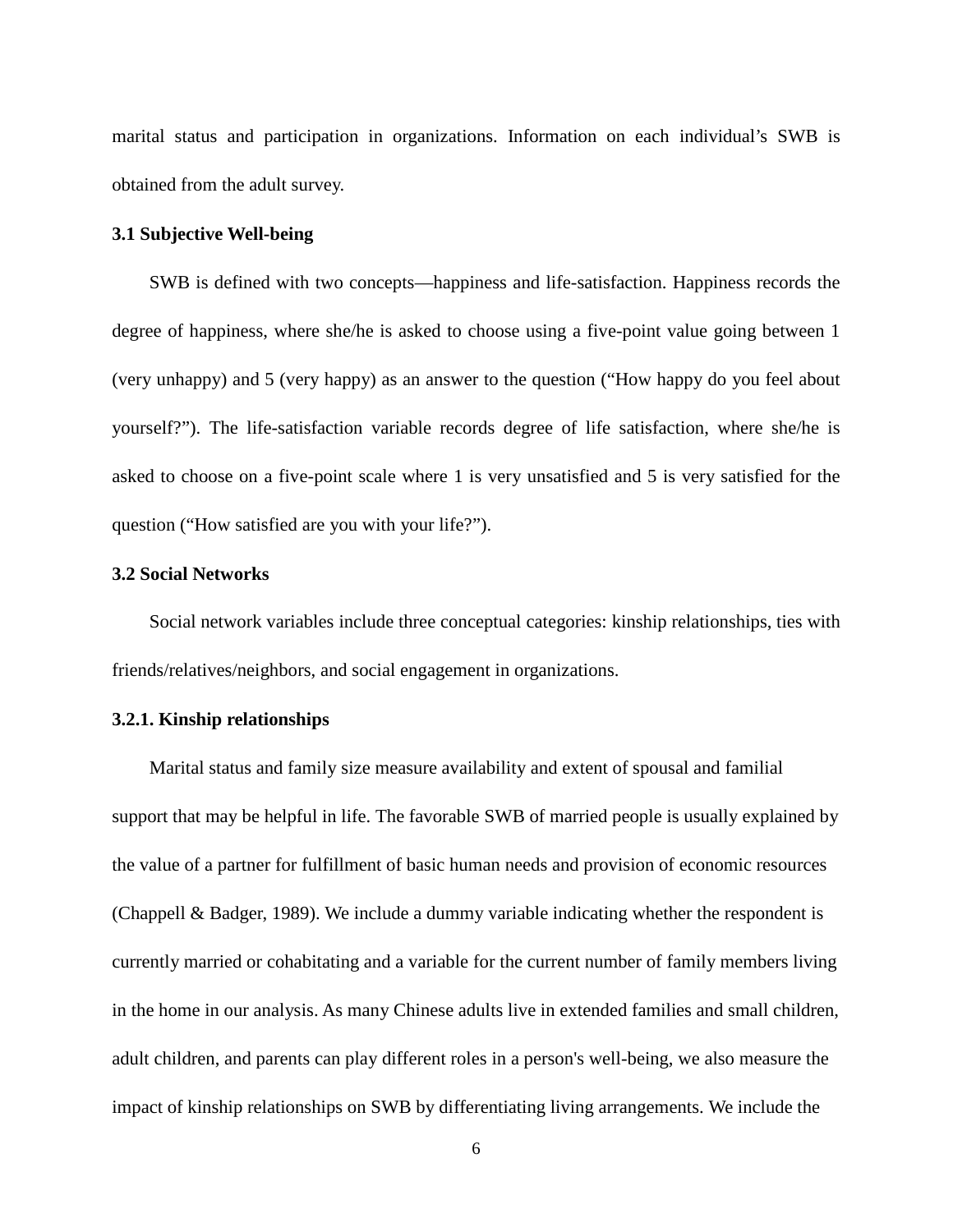following dummies: whether the respondent is currently living with his/her spouse, with at least one parent, with adult children 16 and older, and with younger children. For younger children, we further consider three age groups: 0-3, 4-11, and 12-15.

"Genealogy book" is a biographic record of migration and development of the family history.<sup>[1](#page-28-0)</sup> A genealogy book could serve as an important tool to record and maintain close relationships in a family which may benefit family members in various ways including labor market outcomes and SWB. For example, Guo and Yao (2013) find that rural Chinese residents with a genealogy book or an ancestor hall are more likely to exchange gifts with their relatives and more able to go out for work with larger social networks. The percent of individuals who have genealogy is 24% in CFPS 2010.

#### **3.2.2. Ties with friends/relatives/neighbors**

Chinese people treat relatives and friends as a main source of their social network. The number of friends and relatives visiting one's family during holidays, the frequency of contacts, and the value and number of gifts given or received may reflect the size of their network and the closeness or quality of their relationships.

#### **3.2.2.1. Holiday visitation**

It is customary to visit with friends and relatives during important festivals, with Spring Festival the most important in China. Figure 1 presents the relationship between SWB and numbers of friends and relatives visiting one's family during last Spring Festival. In Figure 1, the

<span id="page-9-0"></span> $1$ <sup>1</sup> A complete genealogy book consists of the genealogy name, explanatory notes, origin of surname, genealogy chart, biography, ancestral temple, tomb, rules and standards, the bestowal from the emperor or the royal court, pictures of ancestors, literature of family members, and name of the editor.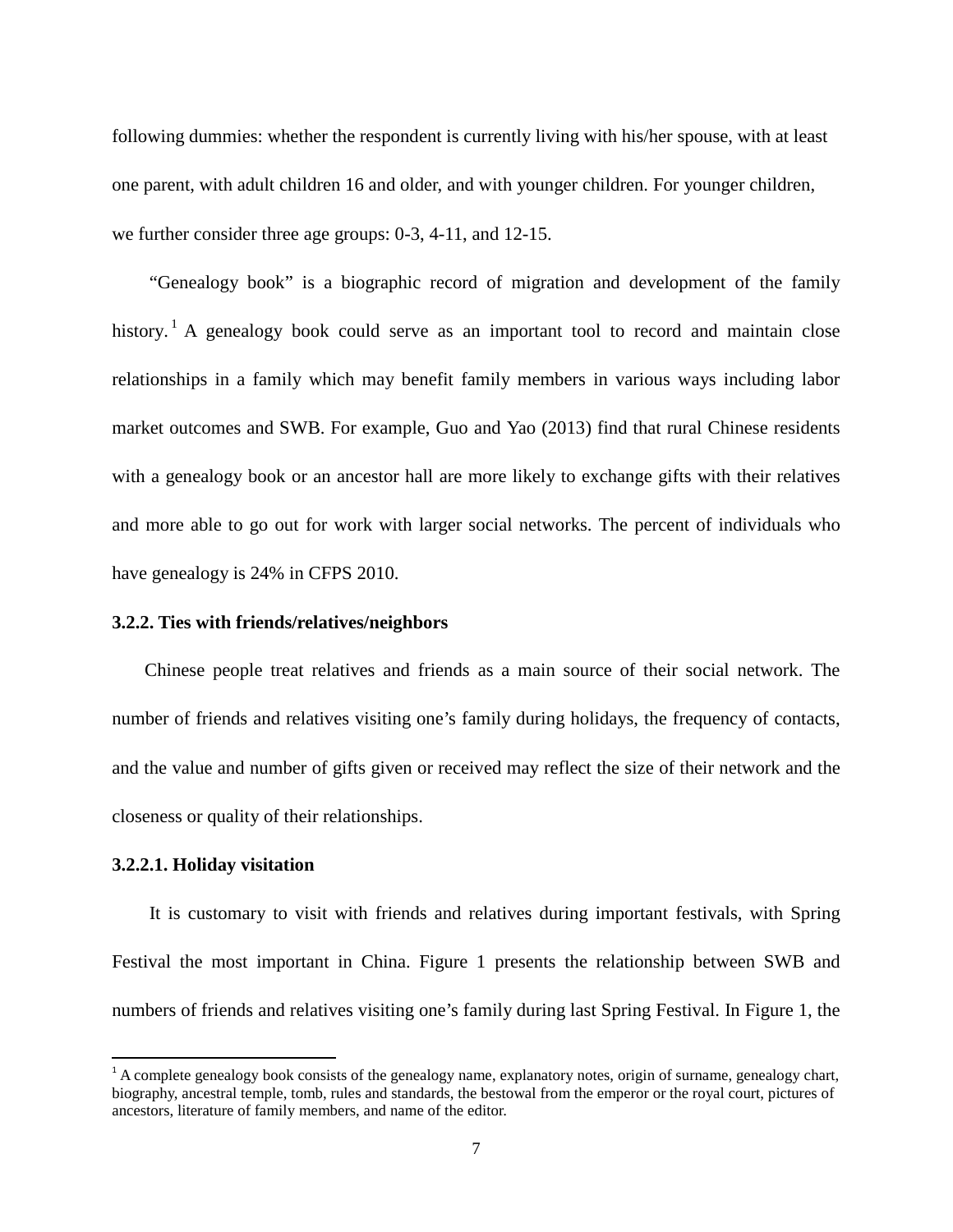horizontal axis indicates the numbers of Spring Festival visiting friends and the vertical axis the percent of people who feel happy or satisfied, with happy and satisfied equal to 1 if the response on the original scale was either 4 or 5. Having more friends and relatives visiting during Spring Festival appears to be strongly associated with greater SWB, but such a relationship plateaus after the numbers exceed 20.

#### **3.2.2.2. Frequency of contact with neighbors/relatives**

Frequent contacts generally mean better relationship and a network with frequent contacts may be more effective in improving SWB. We have information on how frequently the respondent's family contacted their neighbors and separately their relatives in the last year. We incorporate both variables into our analysis. [2](#page-9-0)

#### **3.2.2.3. Gifts**

Chinese people maintain social networks by giving and receiving in-kind gifts or cash gifts to each other during important festivals, wedding/funeral ceremony, and other occasions. In Chinese ancient literature, it is written that "courtesy honors reciprocity" so that giving without receiving and receiving without giving are not characteristics of healthy relationships. According to a 2009 survey in Taiyuan city, gifts expenditure accounts for 11.4% of consumption, the third largest part of expenditure besides food and education expenditure.

We use gift giving and receiving to index ties with friends and relatives from three

<span id="page-10-0"></span><sup>&</sup>lt;sup>2</sup> These two variables were constructed based on answers from two questions: 1. Last month, did your family interact with neighbors / friends in the following ways: (1) having dinner together, (2) gave food or other gifts, (3) providing help, (4) visits, (5) chatting (5) others. 2. Last month, how frequent did you interact with your neighbors/friends? (1) almost every day, (2) two to three times per week, (3) two to three times per month, (4) once every month. We transform these frequencies to approximate days in last month, that is,  $(1)=30$ ,  $(2)=10$ ,  $(3)=2.5$ , (4)=1. Then we add transformed frequencies for each interaction type to get an aggregate measurement of interaction frequency with friends/ neighbors.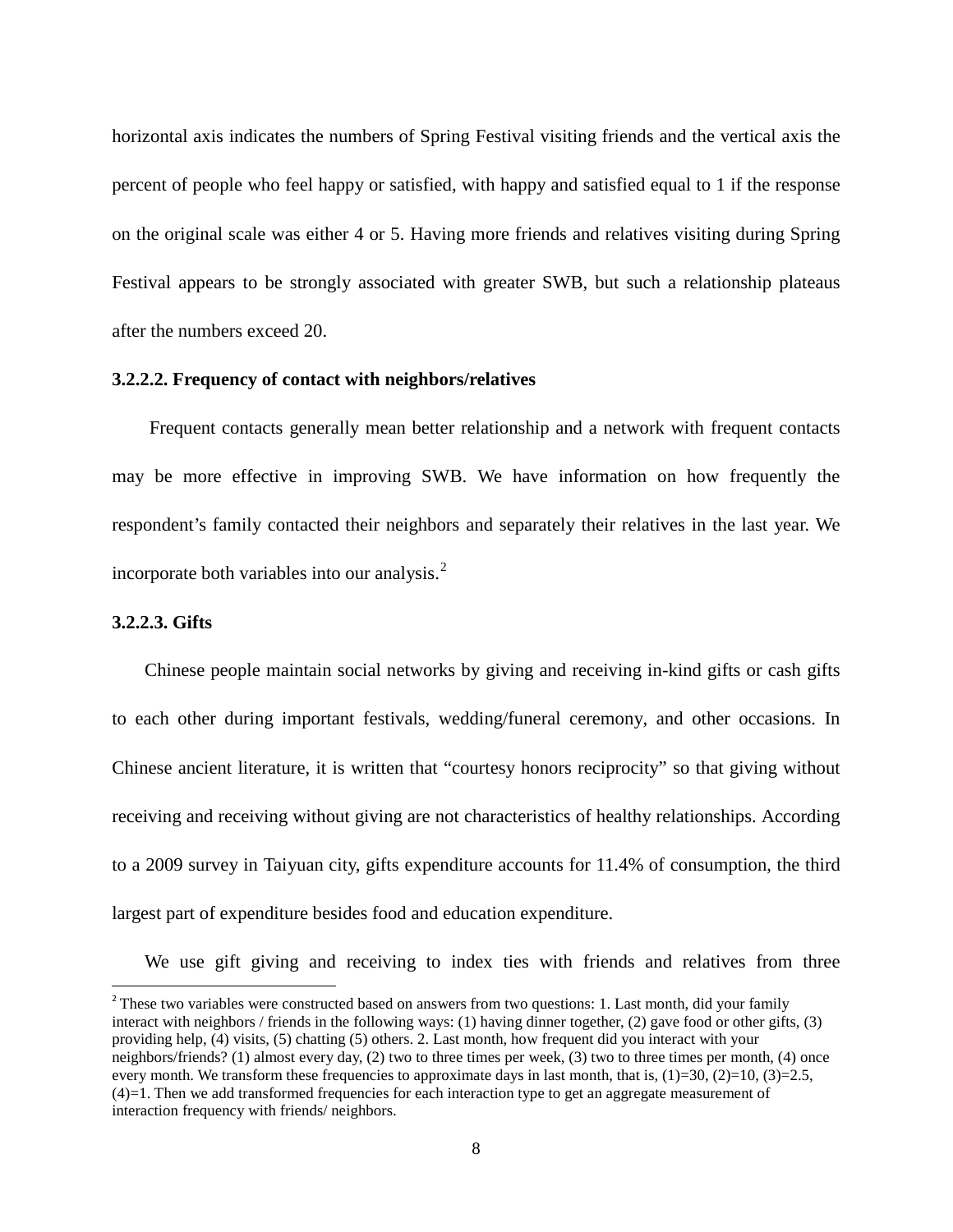perspectives. The first is to divide individuals into four types by gift giving/receiving behaviors: only giver, both giver and receiver, only receiver and neither giver nor receiver. Figure 2 compares happy/life satisfaction rates of these four gift giving/receiving types. The both giver and receiver group has the highest rates of happiness and life satisfaction, followed by only givers, only receivers and finally the neither group.

The second perspective considers the values of the gifts given and received last year. As the value of gifts may be more related to financial status of family, we control for the economic resources available to the family (with log Per Capita Consumption). Finally we include the number of gifts given out by the family last year as a third perspective to measures the extent of social connectedness.

#### **3.2.3. Social activity participation and social organization engagement**

Participation in social activities and social organizations may affect SWB, since it reflects how people are socially integrated with the society. In the CFPS time use module, the questionnaire records the types of social activities including reading, watching TV, internet usage, sports, recreational activities, socials, volunteering, and worshipping. It also asks how much time that the respondent spent in each activity. We construct two variables for total types of activities and total time spent in these activities.

In the adult questionnaire, we also know whether respondents take part in registered organizations, which include communist party, other political parties, a religious organization, Chinese People's Congress (CPC), or Chinese People's Political Consultative Conference (CPPCC), youth league, and others. In our data, 72% of organization members feel happy and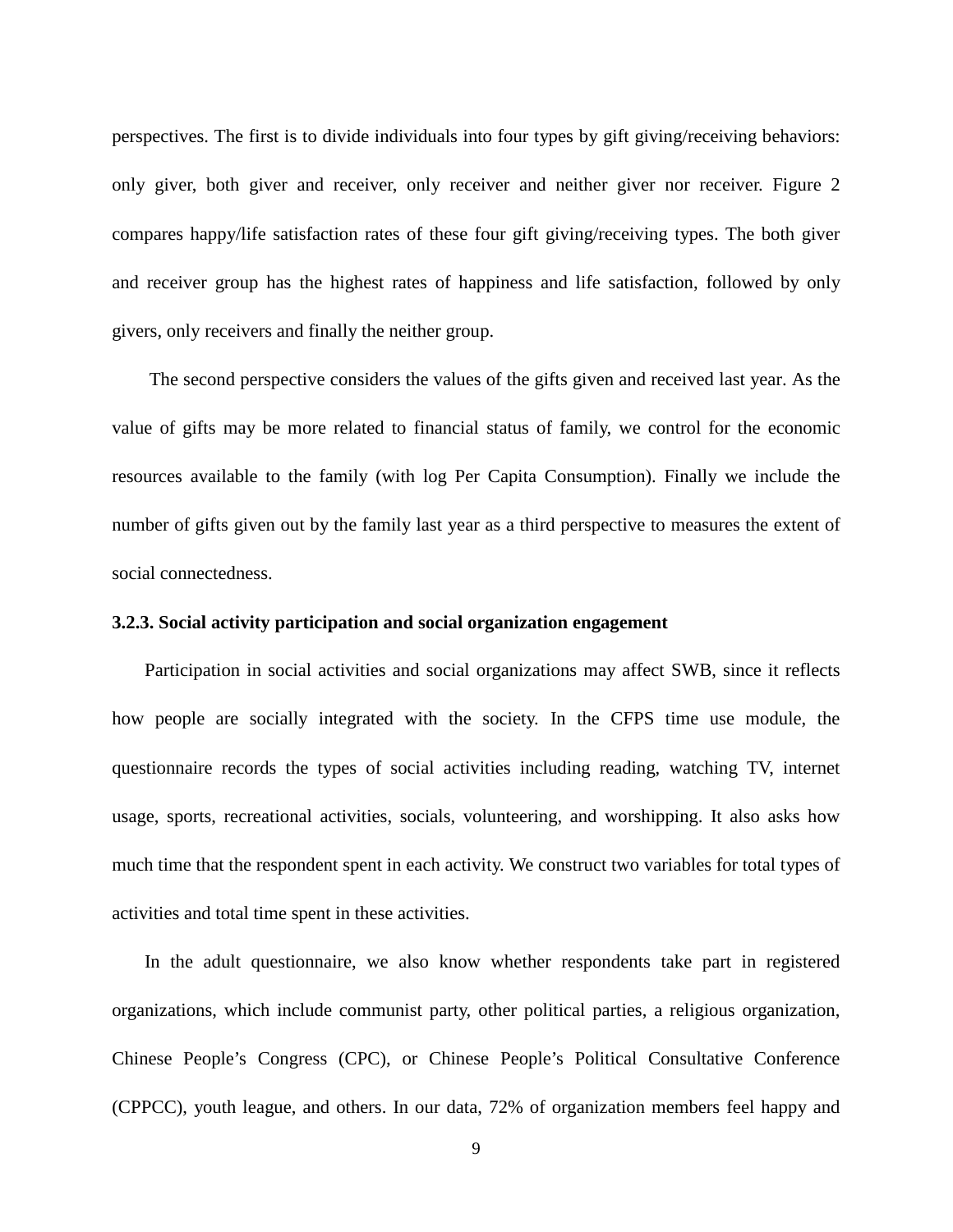54% of them feel satisfied, compared to 61% and 47% respectively for the non-member group.

#### **3.3. Statistical Methods**

As happiness and life satisfaction are ordered categorical outcomes with higher values indicate higher SWB, we employ the Ordered Probit model as the basic empirical method. In the data, residents reporting 1 are few (for happiness, the percent reporting 1 is 2.8%; for life satisfaction, the percent reporting 1 is 4.7%), we therefore reorganize the SWB scale into three categories—0 as unhappy/unsatisfied (originally 1 and 2), 1 as happy/satisfied (originally 3), 2 as very happy/very satisfied (originally 4 and 5).  $3$ 

We employ a short and a long set of the social network variables in two regressions. The short set includes: marital status, family size, genealogy, number of visits from friends and relatives during Spring Festival, gift giving/receiving types, natural log of net value of gifts given and received, number of gifts given, contact with neighbors, contact with relatives, total types of social activities and total time engaged in them, and whether the respondent is a member of any organization.

The short set of social network variables does not distinguish amongst several potentially relevant sub-components. Friends and relatives could affect one's social life differently, and alternative types of social organizations may play different roles in affecting SWB. To illustrate, being a communist party member may influence SWB mainly through expanded career path opportunities, while joining a religious group may affect SWB mainly through a shared spiritual

<span id="page-12-0"></span><sup>&</sup>lt;sup>3</sup> This grouping had no substantive effect on the main conclusions of the paper. We have also tried the specification that groups 1 and 2 only, and kept 3, 4, and 5 as separate groups. This four-group regression provides similar results to the three-group specifications.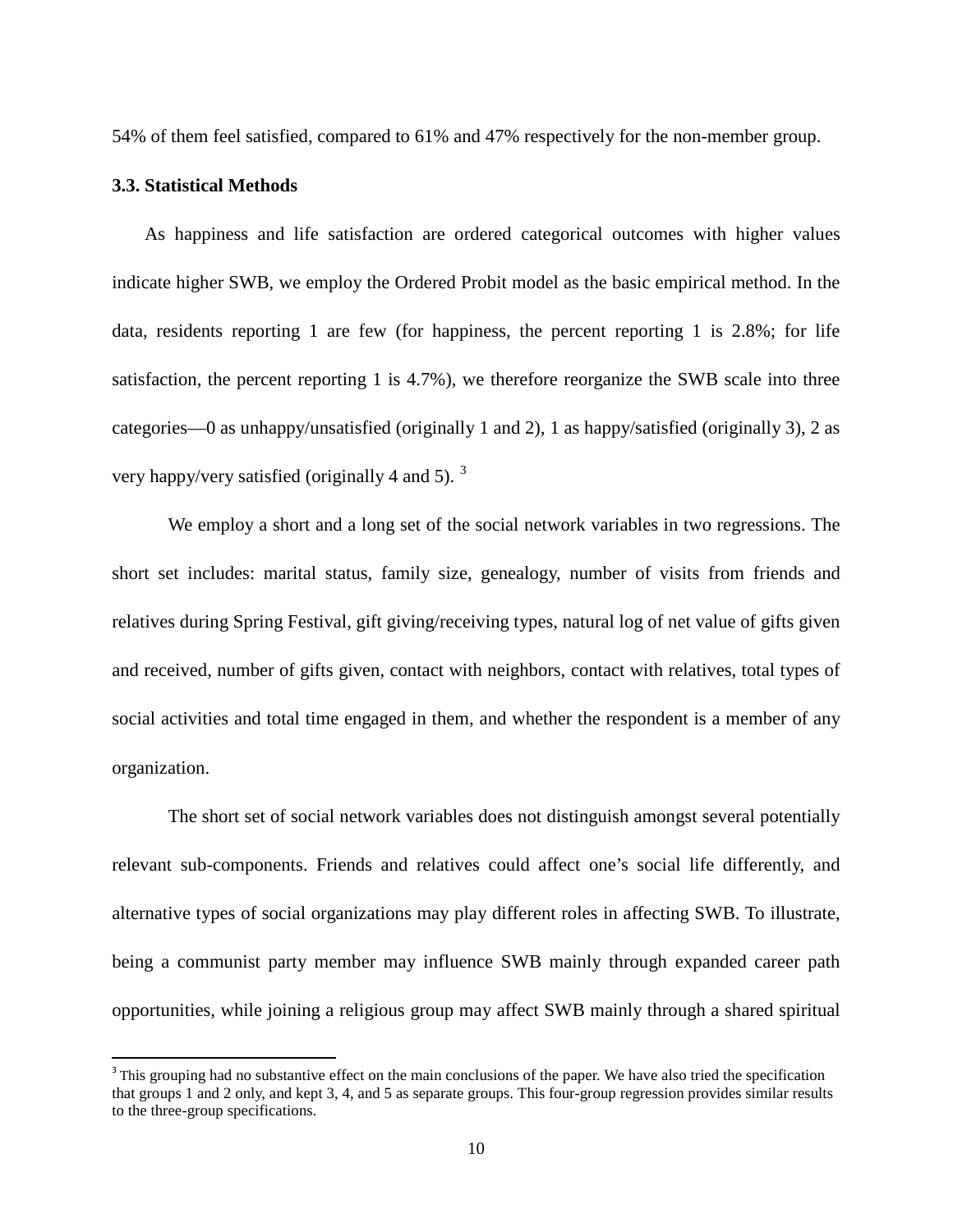experience when traditional religious beliefs are discouraged.

Similarly, family size may represent different living arrangements that can affect one's SWB. The long set of variables further explores variation within three central social network constructs: family size, number of friends and relatives, participation in social organizations. More specifically, we separate number of friends and number of relatives; replace family size by dummies for living arrangement (whether the respondent is living with his/her spouse, with parents, with children aged 0-3, 4-11, 12-15, and 16+); and specify organization types (Communist Party member, religious group member, Youth League member, delegate of CPC or CPPCC). Finally, we allow in Table 2 the effects of living with a spouse and living with a parent to differ depending on whether the respondent was age 45 or more or not.

In both regressions, we include the same set of non-social network control variables: the natural log of per capita consumption expenditure, a dummy variable for whether employed and another dummy variable for whether in school, a quadratic in age (defined as age 20 to normalize the constant term in the model to represent the youngest age in the sample), male dummy, education dummy for junior high school and above, health status defined as good and above, urban residence dummy, and regional dummies for East and Middle regions with the least prosperous West region the reference group. Household expenditures (ln PCE) are controlled since the literature has shown that a comprehensive expenditure measure is the best measure of economic resources than income in developing countries (Strauss & Thomas, 1995). The control of other demographic variables and regional dummies not only help prevent the model from suffering from omitted-variable bias, but allow us to evaluate the impacts of age and education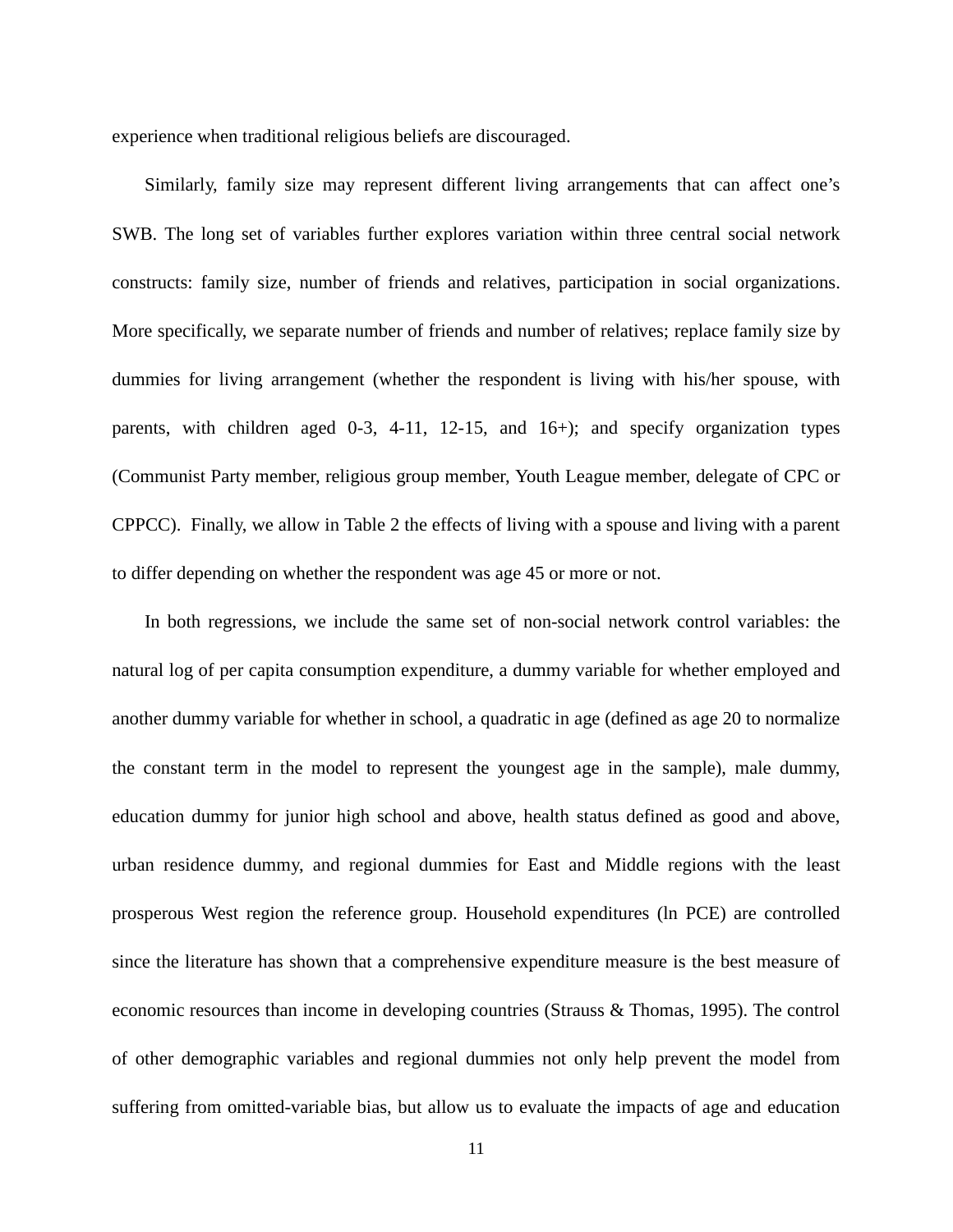on the SWB of Chinese residents.

In our analysis, we cluster the standard error at the community level to allow for correlated error terms. We also clustered standard errors at the family level and our results are robust to that specification.

#### **4. RESULTS**

Table 1 provides estimated regression coefficients and estimated average marginal impacts for happiness and life satisfaction from ordered probit models in which the three category variables for happiness and life satisfaction are dependent variables. Columns 1 and 3 report estimated coefficients and columns 2 and 4 average marginal impacts on the probability of being very happy/ very satisfied with the short set of variables.

With regard to kinship relationship, the probability of being very happy is 13.8 percentage points higher for married people, while the probability of being very satisfied with life is 10.3 percentage points higher. This result is consistent with the literature that records a large positive impact of marriage on happiness and life satisfaction (Acock & Hurlbert, 1990). A larger family size at home increases happiness, but does not significantly contribute to life satisfaction. Having a genealogy book has no statistically significant impact on either happiness or life satisfaction, indicating that holding onto a history of the family line passed over by ancestors is less important in contemporary China than the size and quality of current social networks. Those in families with more friends and relatives visiting them during Spring Festival are happier and more satisfied with their lives. More frequent contacts with friends and relatives lead to higher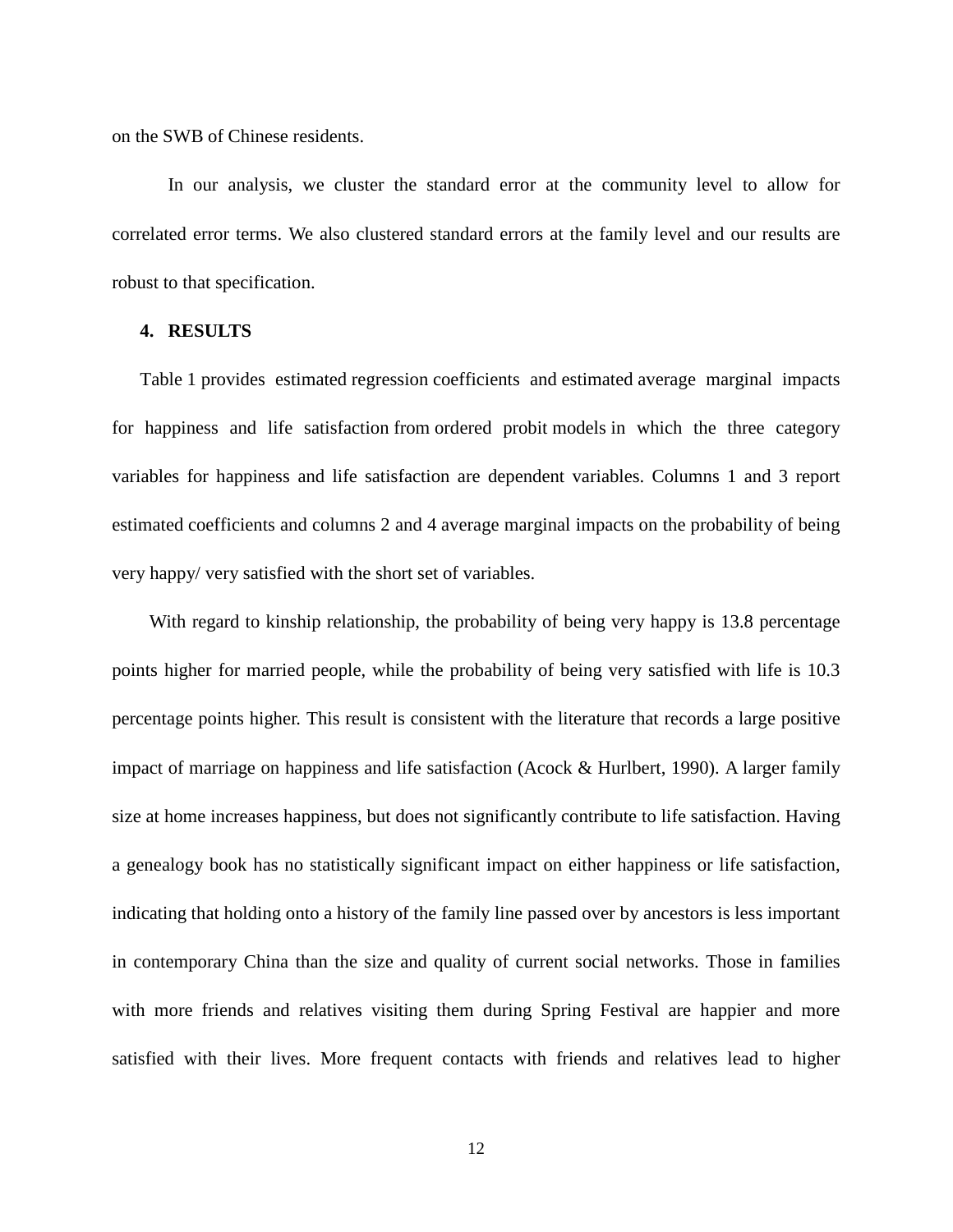satisfaction with life but no such effects for frequent contacts with neighbors. Contact with neighbors can be unpleasant if they involve attempts to settle disputes.

With regard to gift giving/receiving behavior, Table 1 shows that one's life satisfaction will be greatly increased if one is both a giver and a receiver compared with the default group, neither giver nor receiver. Higher net values of gift giving and receiving are both positively contributed to happiness and life satisfaction, but number of gifts given does not have significant impacts on SWB. For given value of gifts, an increase in number of gifts given implies a smaller value per gift so the monetary size of the gift matters in Chinese culture.

As to the engagement in social activities and social organizations, Table 1 indicates that participating in more types of social activities associates with higher happiness and life satisfaction, and more time spent in these activities is linked with higher happiness. Also belonging to at least one social organization increases the probabilities of being very happy and being very satisfied.

<span id="page-15-0"></span>For non-social network variables, our regression results are in general consistent with the findings in the literature. For example, consistent with Stone et al. (2010), we find a U-shaped relationship between SWB and  $age<sup>4</sup>$  $age<sup>4</sup>$  $age<sup>4</sup>$  exists in China, with lowest levels of SWB implied by the age quadratic at age 46 for happiness and age 37 for life satisfaction. Men in China are less happy and less satisfied with their lives than Chinese women, a common finding in the SWB literature. Chinese individuals with more education, greater economic resources (ln PCE), and better health have higher SWB. Health effects are of similar size for both happiness and life

 <sup>4</sup> To normalize the intercept, we define age in our analysis as age minus 20.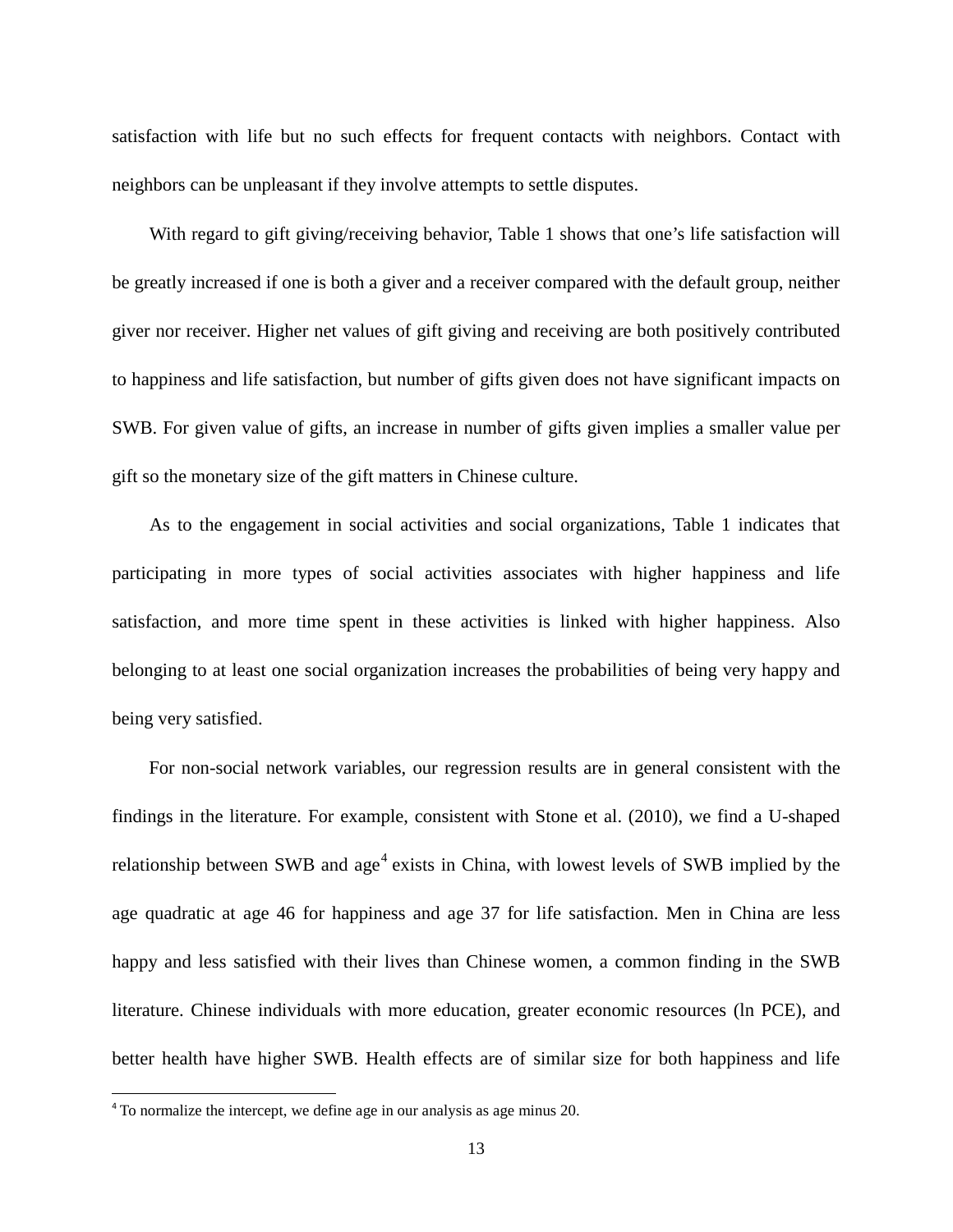satisfaction but the positive effects of ln PCE and especially education are larger for the happiness dimension of SWB. We find no statistically significant effect of being in school in any of the models. We do find that being currently employed is associated with more positive levels of life satisfaction but is not associated with current levels of happiness. While not the focus of our research, Chinese individuals in urban places are less satisfied with their lives, while those in the Middle region report higher values of happiness.

Table 2 reports estimation results for a probit model with the long set of social network variables. In Table 2, we list the estimated marginal effects of variables but our conclusions would be the same with the estimated coefficients. When number of friends and number of relatives visiting during the Spring Festivals are separated, positive impacts on SWB are mainly from friends rather than from relatives.<sup>[5](#page-15-0)</sup>

When living arrangements are further categorized, we find that living with spouse significantly increases one's SWB while living with parents decreases it. As living with spouse or parents may affect SWB differently for the young and the old, we add interactions of the age

<sup>&</sup>lt;sup>5</sup> As suggested by a referee, we have considered depression as a related measure to SWB and evaluated the impacts of SN on depression. We find that marriage, number of friends, and the net-received amount have positive impact on relieving depression symptom, no matter whether depression is measured by the total score of all answers to the 6 CESD depression questions, or is treated as a dummy variable indicating whether the total score is higher than the median or not. These findings are consistent with the role of SN on happiness and life satisfaction, but the magnitudes and significance of variables are somewhat weaker perhaps because depression is more related to the health domain. Similarly Cao et al. (2015) examined social capital's effect on depression of the older adults (aged over 60 years old) from urban China. They found that trust, reciprocity, and social network were significantly associated with depression, while social participation is not correlated with depression. The mediating effect of social support on the influence of social capital on depression is significant.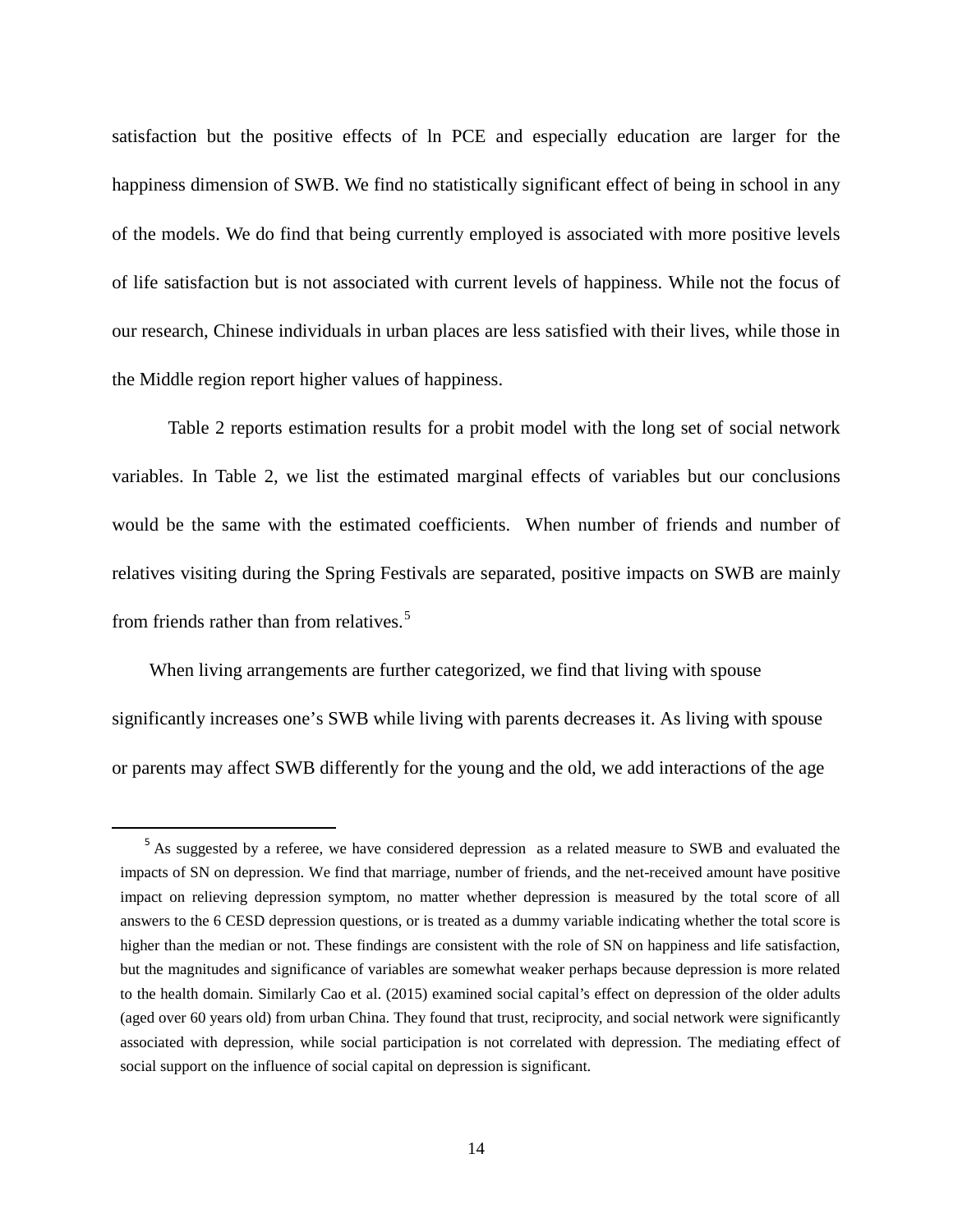dummy of 45 and older with these two living arrangement variables. We find that the positive effect of living with spouse is more on the young while the negative effect of living with parents is only on the old. In a similar vein, Litwin and Stoeckel (2012) also report for continental Europeans that living with a spouse had a negative effect on subjective wellbeing for respondents who were at least eighty years old. Being married at very old age especially in China may bring with it significant responsibilities for caring for sick partners.

Similarly, the decrease in SWB for those who are 45 and older reflects living with their parents are more of an obligation to them as they need more time and economic resources to take care of their parents. For the living arrangements with children, as expected, we see significantly negative effects for the young children aged 0-3 and for the teenagers 12-15. There is no significant effect on SWB for having an adult child at home.

After subcategorizing the organization dummy variable, being a communist party member raises both happiness and life satisfaction significantly. Similarly, being a delegate in CPC or CPPCC is a strong signal of the elite status of the individual, and the models indicate that this status has a stronger impact on life satisfaction. While youth league membership is also a signal of privilege, the positive impact is smaller as this membership is only valid for the youth. Members of religious groups are both happier and more satisfied with lives than those not belonging to any religious group.

#### **5. DISCUSSION**

In this paper, we use the 2010 wave of CFPS to explore the relationship between social networks

15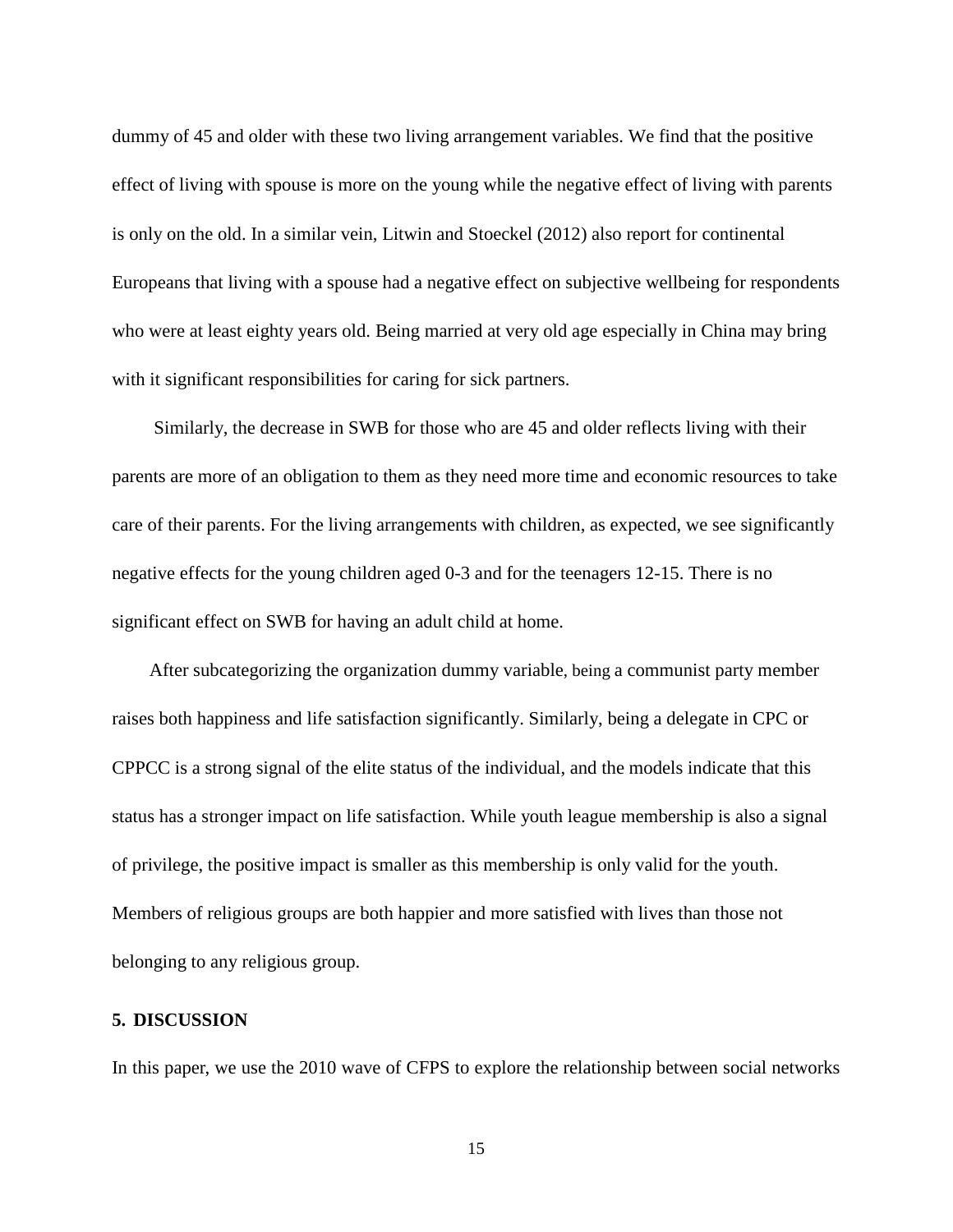and SWB in the context of China. Our study contributes to the literature of social networks and SWB in China by providing richer measurements of kinship relationships, contacts with friends and relatives, as well as diversity and time spent in social activities for the full age span of the adult Chinese population. There are some limitations to our study to keep in mind.

One issue that limits this research, as it does for much of the social network literature, is that social networks themselves are choice variables and are therefore endogenous (Durlauf and Fafchamps, 2005). People can choose which networks they associate with and which ones they avoid and presumably do so based in part on their effect on their SWB. However, our data are cross-sectional and the central issue of reverse causality whereby those with better SWB find it easier to establish networks cannot conclusively be addressed with our data. This caveat is high priority for future research.

Secondly, despite the richness of our Chinese data, there are several concepts related to SWB that it does not contain. For example, measures of quality of social networks like quality of marriage and personal attributes and positive and negative behaviors of those in the network. Education and smoking behavior of relatives and friends are just two examples. Finally, measures of costs of forming and maintaining social networks such as distance would be quite valuable.

Overall, our analysis indicates that maintaining good social networks in China is associated with better SWB with the following main findings: First, people with larger social network measured by stronger kinship relationships, more friends, and more frequent contact with friends and relatives especially during special occasions in China such as the "Spring Festival" have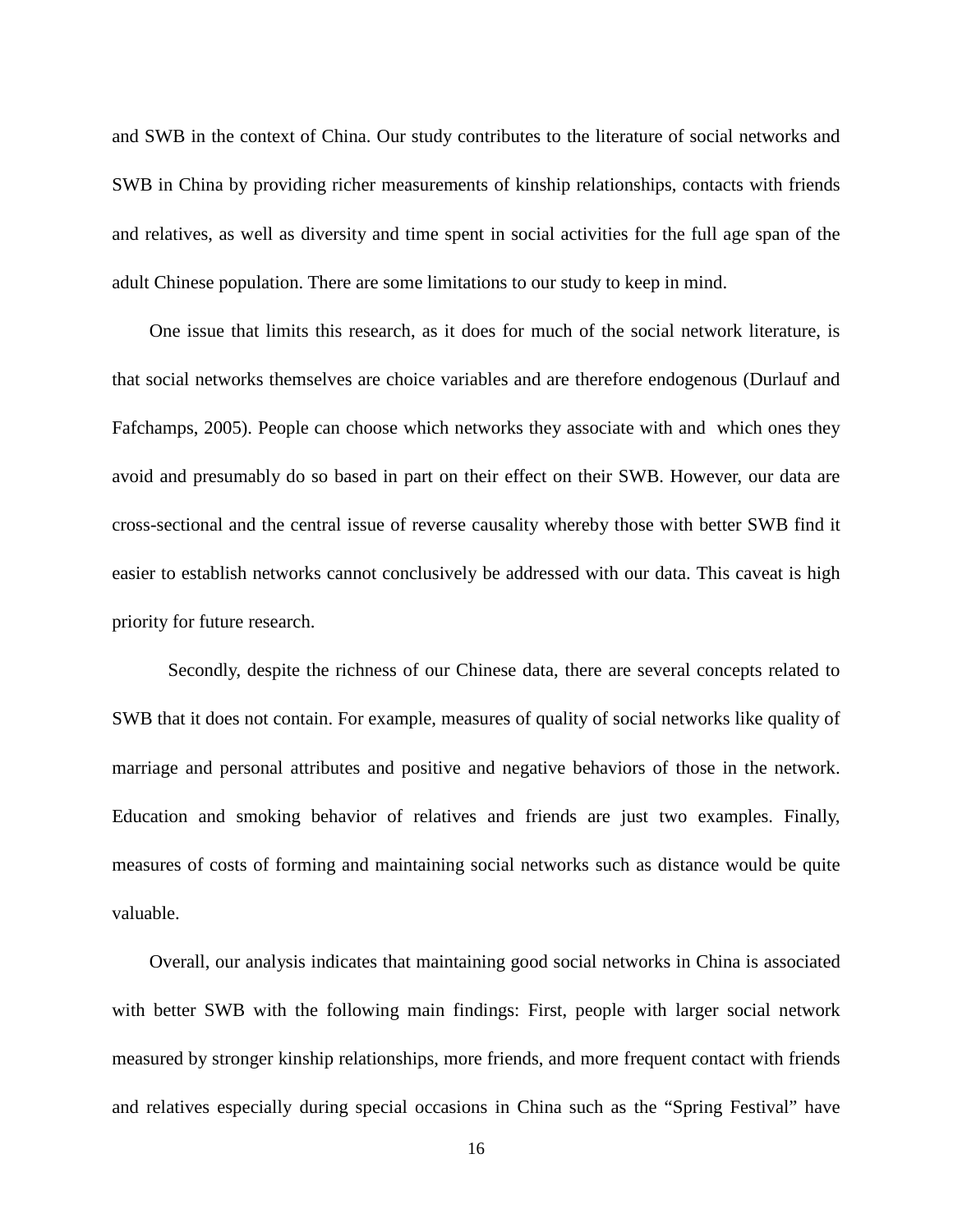higher SWB. These enhancements in SWB are larger when friends visit compared to relatives. As Spring Festival is the most important holiday in China, it is conventional for relatives to visit each other so that not visiting important relatives could be very inappropriate. Thus, visits of relatives may in part be motivated by obligation rather than from their own will. Since friends are established based on mutual respect, visits of friends tend to bring more happiness and life satisfaction.

Second, the type of family relationships when living together matters a great deal. Many Chinese couples live separately due to working in different cities, or taking care of children/grandchildren. Being married is better compared with remaining single or widowhood at least when young, but living together with one's spouse is even more important to SWB especially for younger respondents than merely an identity of a husband/wife. Similarly, respondents older than age 45 who co-reside with a parent have lower levels of SWB most likely due to the financial and emotional stress of caring for a sick parent.

We also found different effects for living with children of different ages with the largest negative effects on SWB occurring for very young children (ages 0-3) and adolescents (ages 12- 15). While welcoming a new baby is a joyful event, such enjoyment may be immediately taken over by the challenges in modern day China. Often a new child in China indicates necessary changes in living arrangements (may need a nanny, or the in-laws to live together) or in working status (the mother may have to stay at home), tighter relationships especially with in-laws, as well as bigger economic challenges (new baby creates more spending, mom at home decreasing income). All these changes can exert emotional pressure and decrease SWB. The age of 4-11 is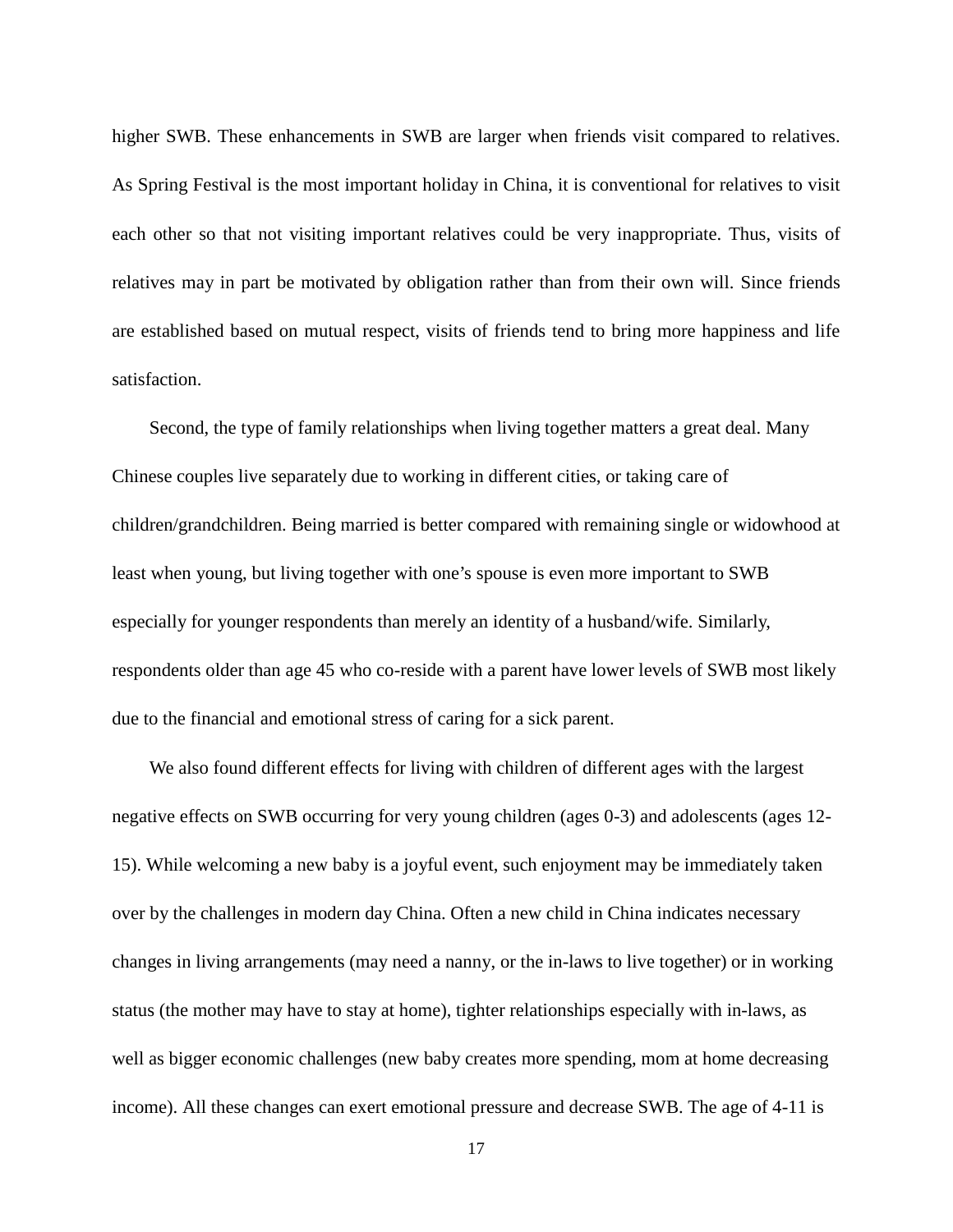relatively peaceful to the Chinese couple, as the child goes to preschool and primary school. The age of 12-15, however, may involve more conflicts between parents and teenagers during the adolescent years.

Third, individuals that both give and receive gifts have higher SWB as they are more socially integrated. This finding provides empirical support for the Chinese belief that "courtesy honors reciprocity." If one is only a giver or receiver of gifts, it enhances SWB more if one is a giver reflecting the Chinese proverb that is better to give than receive.

Fourth, people who participate more actively in social activities tend to have higher SWB, and, at least in contemporary Chinese, culture diversity in the number of activities is more important than the total time spent in these activities. Engagements in social organizations also improve SWB, and in particular the role of Communist Party member and religious group improve both happiness and life satisfaction with similar magnitudes. Communist party membership in China is often a necessary condition to be a public servant or a key figure in state-owned enterprises and state-owned banks. Thus, communist party members often have more access to political and economic resources. Religious membership may assist individuals in dealing with the challenges of life especially in a rapidly developing and changing society such as China.

#### **6. EXPLAINING THE AGE PROFILE IN SWB**

In this section we focus on what factors contribute to the U shape age relation to SWB in China. We do so for both the happiness measure (Figure 3.a) and the life satisfaction measure (Figure 3.b). Figure 3 addresses the age shape of SWB by performing simulations from four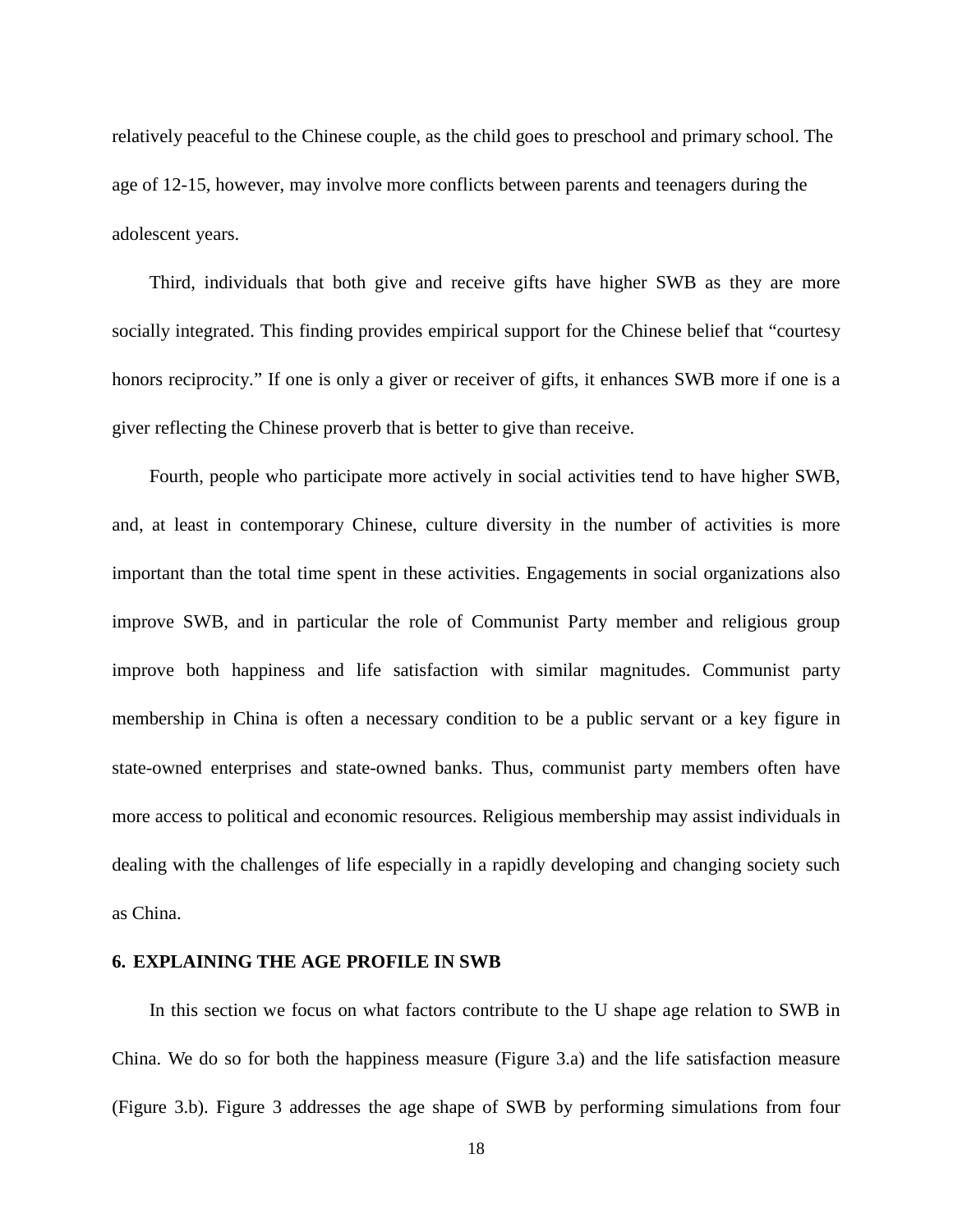estimated models. Model 1 uses as explanatory variables only an age quadratic, gender, region and urbanism of residence so it essentially traces out the unadjusted age shape to SWB which as documented in Figure 3.a and 3.b indicates declining SWB before middle age and an even sharper rise in SWB in older ages in China. The U shape is far more pronounced for the hedonic happiness measure than for life satisfaction measure.

Model 2 then traces out the implied age shape derived from a model that adds in our measure of health status. Since health status declines after middle age, removing this decline in health from the age shape results in an even sharper increase in SWB (and especially happiness) after middle age. The difference between the model 1 and model 2 graphs in Figure 3 is a useful visual measure of the contribution of good health status to SWB. The decline in health with age is one limiting factor limiting on what would have been an even sharper improvement in SWB in age especially for the health measure. To illustrate, compared to the early age forties, declining health reduces happiness by about 5 percentage points by age 65. Declining health produces a smaller reduction in the longer term life satisfaction measure by age 65.

In models 3 graphed in Figure 3, we add our economic variables—ln PCE and education as dependent variables to the SWB simulation models. In addition to normal life-cycle reasons, ln PCE, our preferred measure of economic resources, falls rapidly with age due to the rapid economic growth that has taken place in China. Similarly, the rapid expansion in education across birth cohorts also implies a strong negative correlation of education with age... Since both factors—economic resources, education—improve SWB and decline with age the model 3 adjusted age profile in Figure 3 shows an even sharper increase in SWB at older ages. Thus, the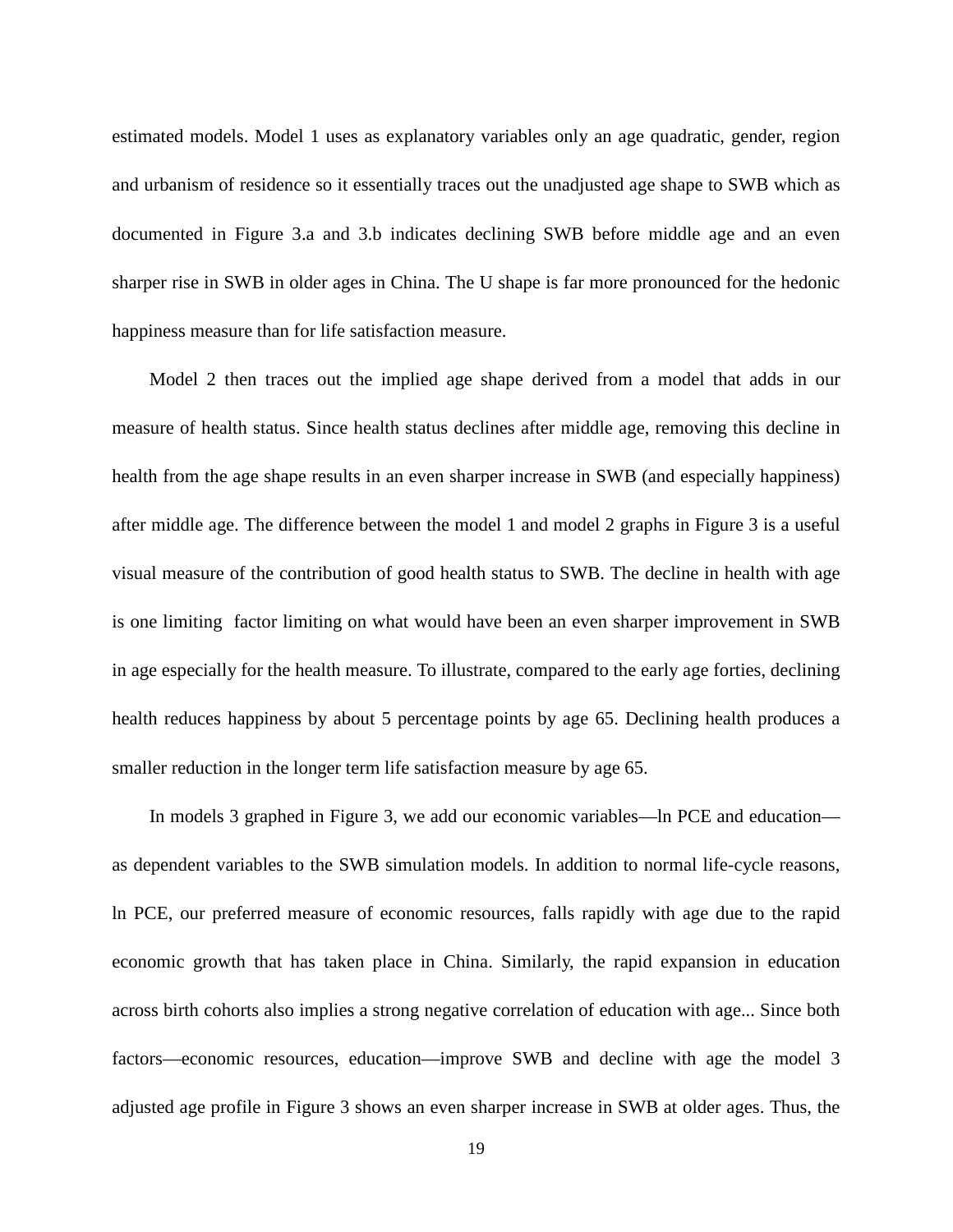positive cohort effects in terms of more education and economic resources have been operating to reduce the increase in SWB at older ages in China. Without those positive cohort effects, SWB would increase at an even more rapid rate at older ages in China. We find similar results when we add social network variables such as marriage to the model in Model 4. Since marriage rates are falling at older ages due to widowhood, holding constant marriage we would observe an even larger increase in SWB with age at older ages.

As explained here, most of the secular changes in recent decades in China improving health, education, and economic resources—actually served to diminish the sharp rise in SWB in China which would have been even steeper without those changes. Reasons for this are a worthy topic for future research but they are consistent with the view that older people have an increasing ability to self-regulate emotions, such as anger, and view their situations positively (Carstensen et al., 2003).

#### **7. CONCLUSIONS**

In this paper, we estimate strong associations of SWB, both happiness and life satisfaction, with social networks and health. There are other topics besides social networks and health with SWB in China that merit attention from the research community. Even though there are significant improvements in material living standards accompanying over 30 years of fast economic growth in China, Chinese people may not necessarily feel happy or satisfied if the society is experiencing increasing inequality, worsening natural environment, and expanding corruption. These challenges not only have a direct effect, but can also indirectly affect one's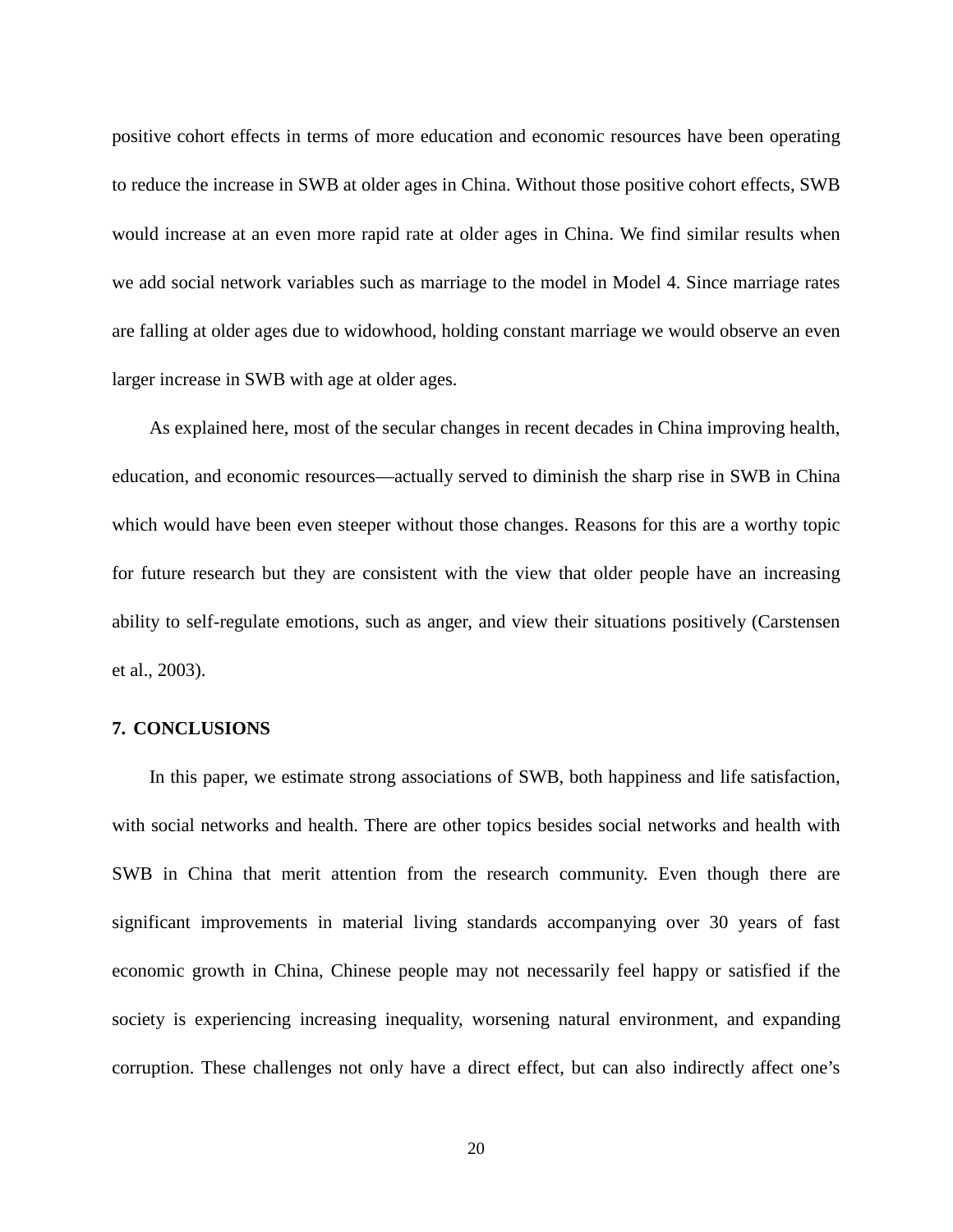subjective wellbeing through narrowing his/her social networks. Our study has found a strong association between subjective wellbeing and various measures of social networks for Chinese adults. How their subjective wellbeing is affected by the interactions of social network with these changing social forces in China can be investigated in the future.

#### **REFERENCES**

- Acock, A.C., & Hurlbert, J.S. (1990). Social networks, marital status, and well-being. *Social Networks* 15: 309-34.
- Bian, Y., Zhang, L., Yang, J., Guo, X. & Lei, M. (2015). Subjective well-being of Chinese people: A multifaceted view. Social Indicators Research, 121, 75-92.
- Carstensen, L. L., Fung, H. H., & Charles, S.T. (2003). Socioemotional selectivity theory and the regulation of emotion in the second half of life. *Motivation and Emotion* 27:103=123.
- Cao, W., Li, L., Zhou, X. & Zhou, C. 2015. Social capital and depression: evidence from urban elderly in China. Aging & Mental Health, 19, 418-429.
- Chan, Y. K., & Lee, R. (2006). Network size, social support and happiness in later life: A comparative study of Beijing and Hong Kong. *Journal of Happiness Studies* 7(1):87-112.
- Cheng, S.T., Lee, C.K., Chan, A.C., Leung, E.M. & Lee, J.J. (2009). Social network types and subjective well-being in Chinese older adults. The Journals of Gerontology. Series B, Psychological Sciences and Social Sciences, 64, 713-722.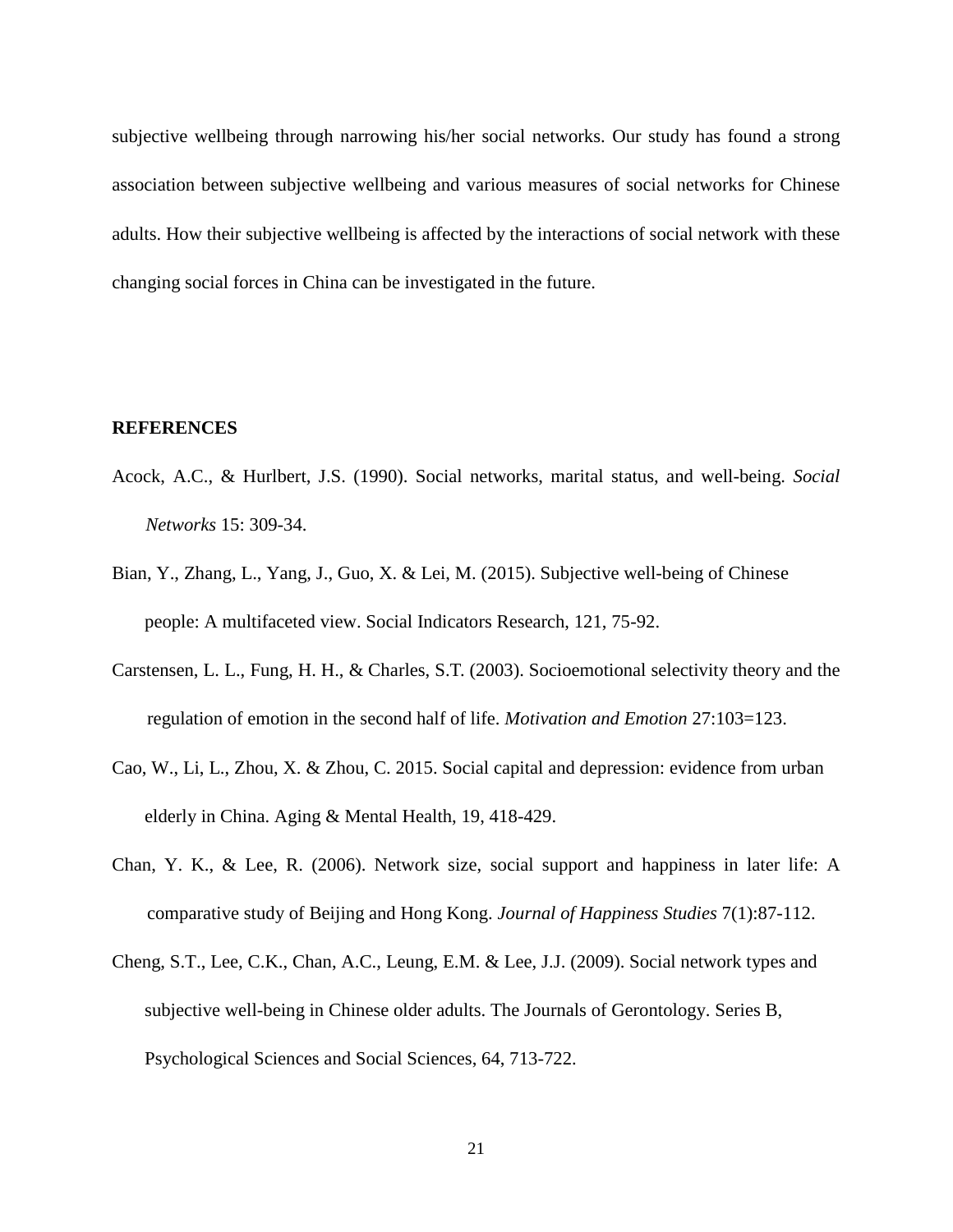- Chappell, N., & Badger, M. (1989). Social isolation and well-being. *Journal of Gerontology*44(5):169-176.
- Cornwell, E. Y. & Waite, L. J. (2009). Social disconnectedness, perceived isolation, and health among older adults. *Journal of Health and Social Behavior* 50(1):31-48.
- Cummins, R. A., & Nistico, H. (2002) Maintaining life satisfaction: The role of positive cognitive bias. *Journal of Happiness Studies* 3:37–69.
- Cummins, R. A., Eckersley, R., Pallant, J., Van Vugt, J., & Misajon, R. (2003). Developing a national index of subjective wellbeing: The Australian Unity Wellbeing Index. *Social Indicators Research* 64(2):159-190.
- Diener, E., Ng, W., Harter, J., & Arora, R. (2010). Wealth and happiness across the world: Material prosperity predicts life evaluation, whereas psychosocial prosperity predicts positive feeling. *Journal of Personality and Social Psych*ology99(1):52.
- Durlauf, S.N. & Fafchamps, M. (2005). Chapter 26 Social Capital. In: PHILIPPE, A. & STEVEN, N. D. (eds.) Handbook of Economic Growth. Elsevier.
- Easterlin, R. A. (1995). Will raising the incomes of all increase the happiness of all? *Journal of Economic Behavior and Organization* 27(1):35-47.
- Easterlin, R. A. (2005). Feeding the illusion of growth and happiness: A reply to Hagerty and Veenhoven. *Social Indicators Research* 74(3):429-443.
- Easterlin, R. A., Morgan, R., Switek, M., & Wang, F. (2012). China's life satisfaction, 1990– 2010. *Proceedings of the National Academy of Sciences USA* 109(25):9775-9780.
- Gray, A. (2009). The social capital of older people. *Ageing Society* 29(1):5-31.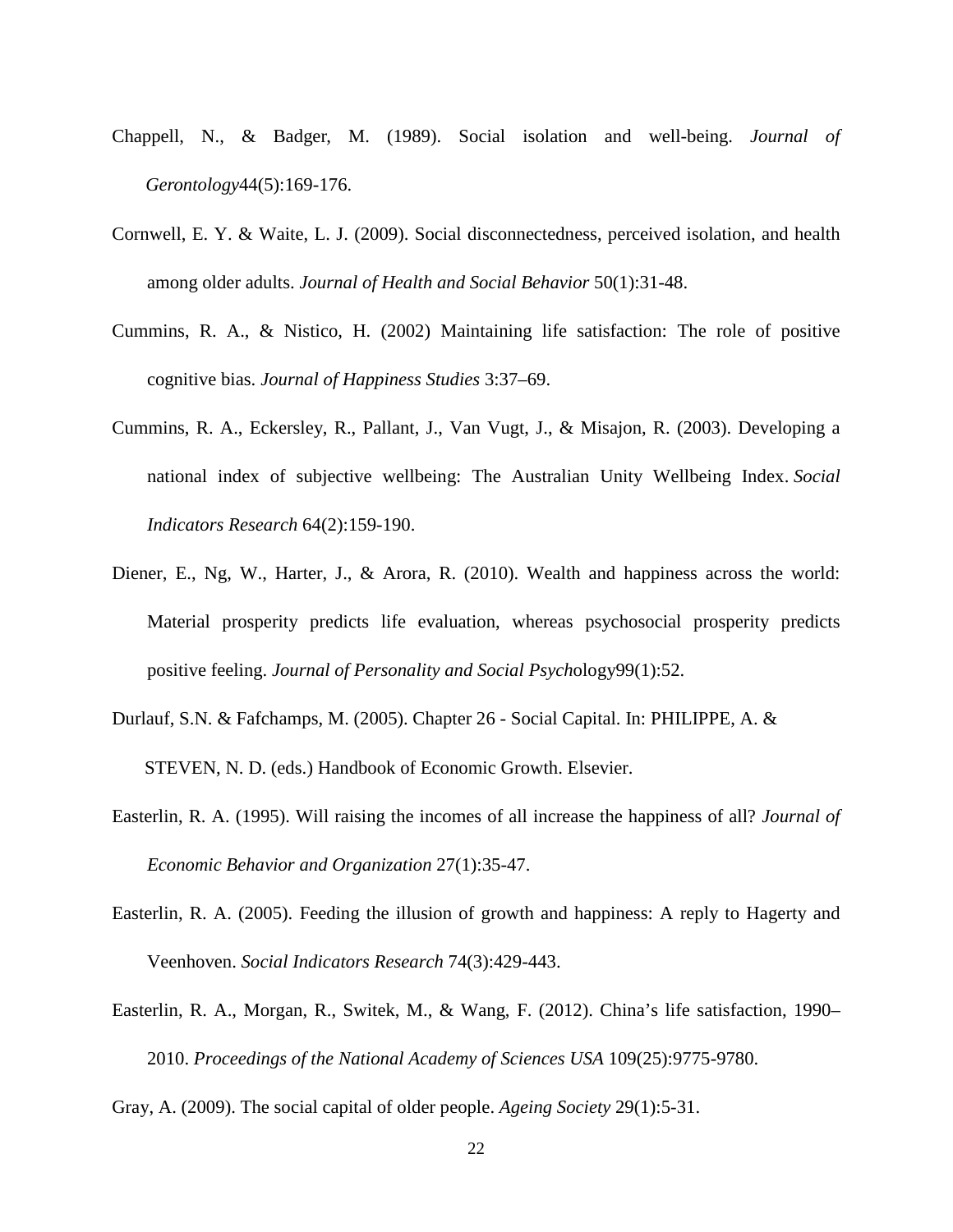- Guo, Y., & Yao, Y. (2013). The lineage networks and the migration of the labor forces. *Management World* 3:69-81
- Ha, J. H. (2010) The effects of positive and negative support from children on widowed older adults' psychological adjustment: a longitudinal analysis. *Gerontologist* 50(4):471-481.
- Huang, X. & Western, M. (2013) 'Social networks and subjective well-being: From theory to research design.. TASA 2013 Conference Proceedings: Reflections, Intersections and Aspirations. Annual Conference of The Australian Sociological Association, Monash University, Melbourne, 25-28 November.
- Ingram, P. & Higgins, E.T. (2010). Social Networks and Subjective Well-Being: The Effect of Regulatory Fit. Academy of Management Proceedings, 2010, 1-6.
- Johnson, C. L., & Troll, L. (1992). Family functioning in late late life. *Journal of Gerontol B-Psychology* 47(2):66-72.
- Kahneman, D., & Deaton, A. (2010). High income improves evaluation of life but not emotional well-being*. Proceedings of the National Academy of Sciences USA* 107(38):164-16493.
- Kuan, H. C., & Lau, S. K. (2002) Traditional orientations and political participation in three Chinese societies. *Journal of Contemporary China* 11(31):297-318.
- Lin, N. (1999). Social networks and status attainment. *Annual Review of Sociology* 25:467-487.
- Litwin, H. (2010). Social networks and well-being: A comparison of older people in Mediterranean and non-Mediterranean countries. The Journals of Gerontology. Series B, Psychological Sciences and Social Sciences, 65, 599-608.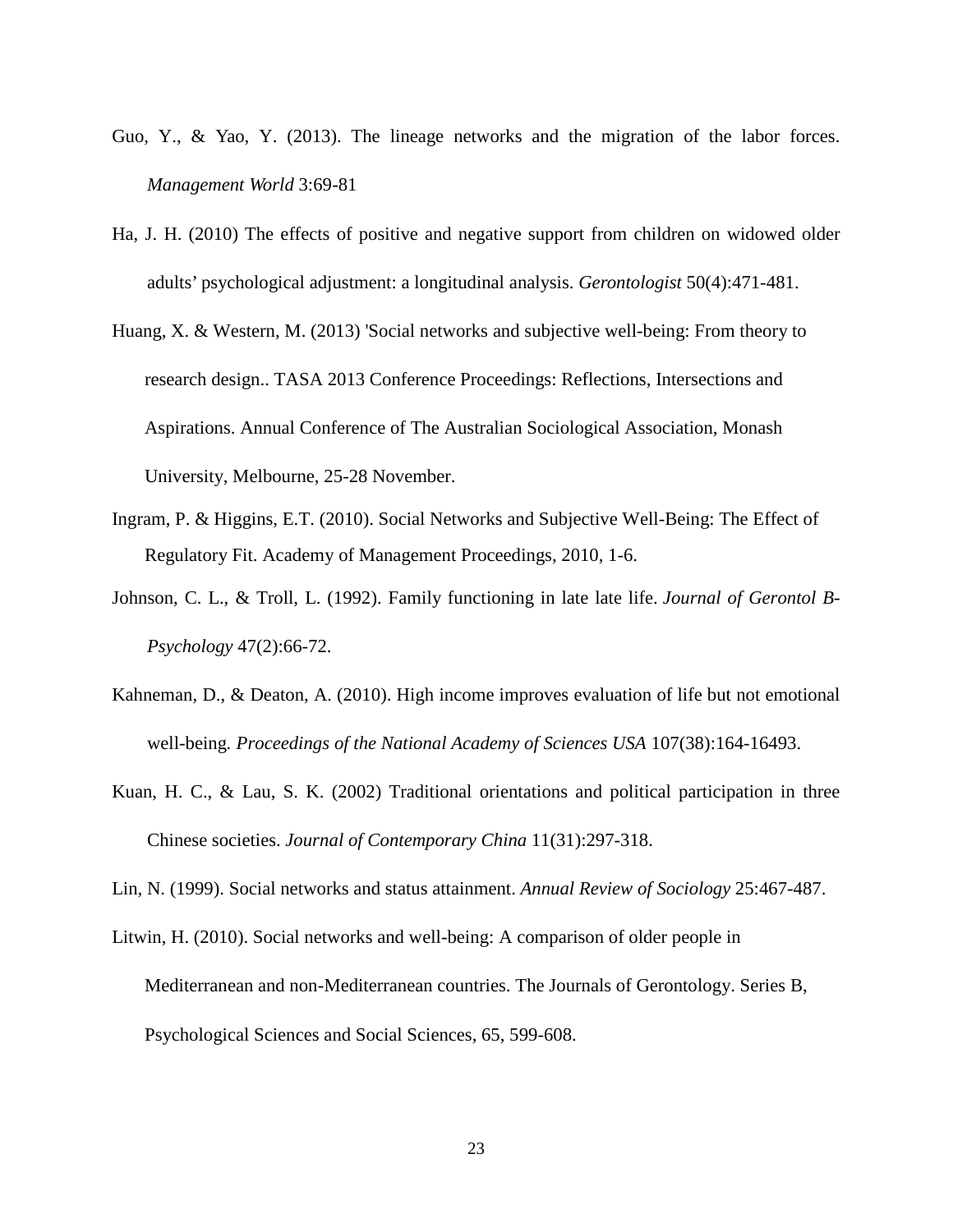- Litwin, H. & Stoeckel, K.J. (2012). Social networks and subjective wellbeing among older Europeans: does age make a difference? Ageing and Society, 33, 1263-1281.
- Ng, A. C. Y., Phillips, D. R., & Lee, W. K. M. (2002). Persistence and challenges to filial piety and informal support of older persons in a modern Chinese society: A case study in Tuen Mun, Hong Kong. *Journal of Aging Studies* 16(2):135-153.
- Perry. C. M., & Johnson, C. L. (1994). Families and support networks among African American oldest-old. *International Journal of Aging and Human Development* 38(1):41-50.
- Silverstein, M., & Parker, M. G. (2002) Leisure activities and quality of life among the oldest old in Sweden. *Research on Aging* 24(5):528-547.
- Stone, A., Schwartz, J., Broderick, J., & Deaton, Aa (2010). A snapshot of the age distribution of psychological well-being in the United States. *Proceedings of the National Academy of Sciences USA* 107(22):9985-9990.
- Strauss, J., & Thomas, D. (1995). Human resources: empirical modeling of household and family decision. In J.R. Behrman and T.N. Srinivasan (eds.), *Handbook of Development Economics, Volume 3A*, Amsterdam: North Holland Press.
- Udry, C. (1990). Credit markets in Northern Nigeria: Credit as insurance in a rural economy. *World Bank Economic Review* 4(3):251-269.
- Veenhoven, R. (2008). Healthy happiness: Effects of happiness on physical health and the consequences for preventive health care. *Journal of Happiness Studies* 9(3):449-469.
- Wang, X. (2014). Subjective well-being associated with size of social network and social support of elderly. Journal of Health Psychology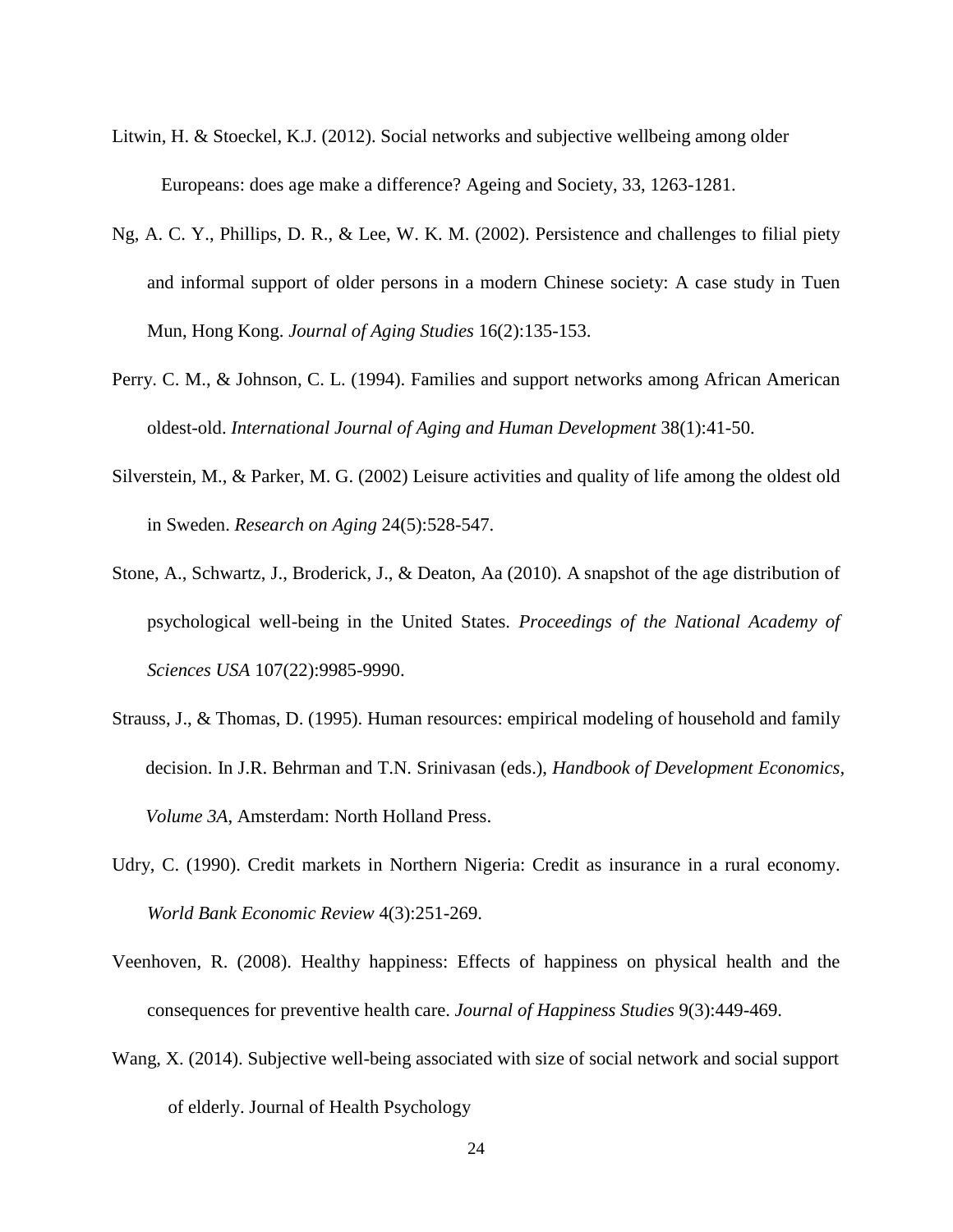- Weng, B. K. (1998). Social network and subjective well-being of the elderly in Hong Kong. *Asia Pacific Journal of Social Work* 8(2):5-15.
- Wong, C. K., Wong, K. Y., & Mok, B. H. (2006). Subjective well-being, societal condition and social policy–the case study of a rich Chinese society. *Social Indicators Research* 78(3):405-428.
- Wu, J. (2014). How WeChat, the most popular social network in China, cultivates wellbeing. Master Thesis, Univeristy of Pennesylvania, Philadelphia.

Xie, Yu. (2012). *China Family Panel Studies 2010: User Guide*.

- Xing, Z. (2011). A study of the relationship between income and subjective well-being in China. *Sociology Study* 1:196-221.
- Yip, W., Subramanian, S. V., Mitchell, A. D., Lee, D. T., Wang, J., & Kawachi, I. (2007). Does social capital enhance health and well-being? Evidence from rural China. *Social Science and Medicine* 64(1):35-49.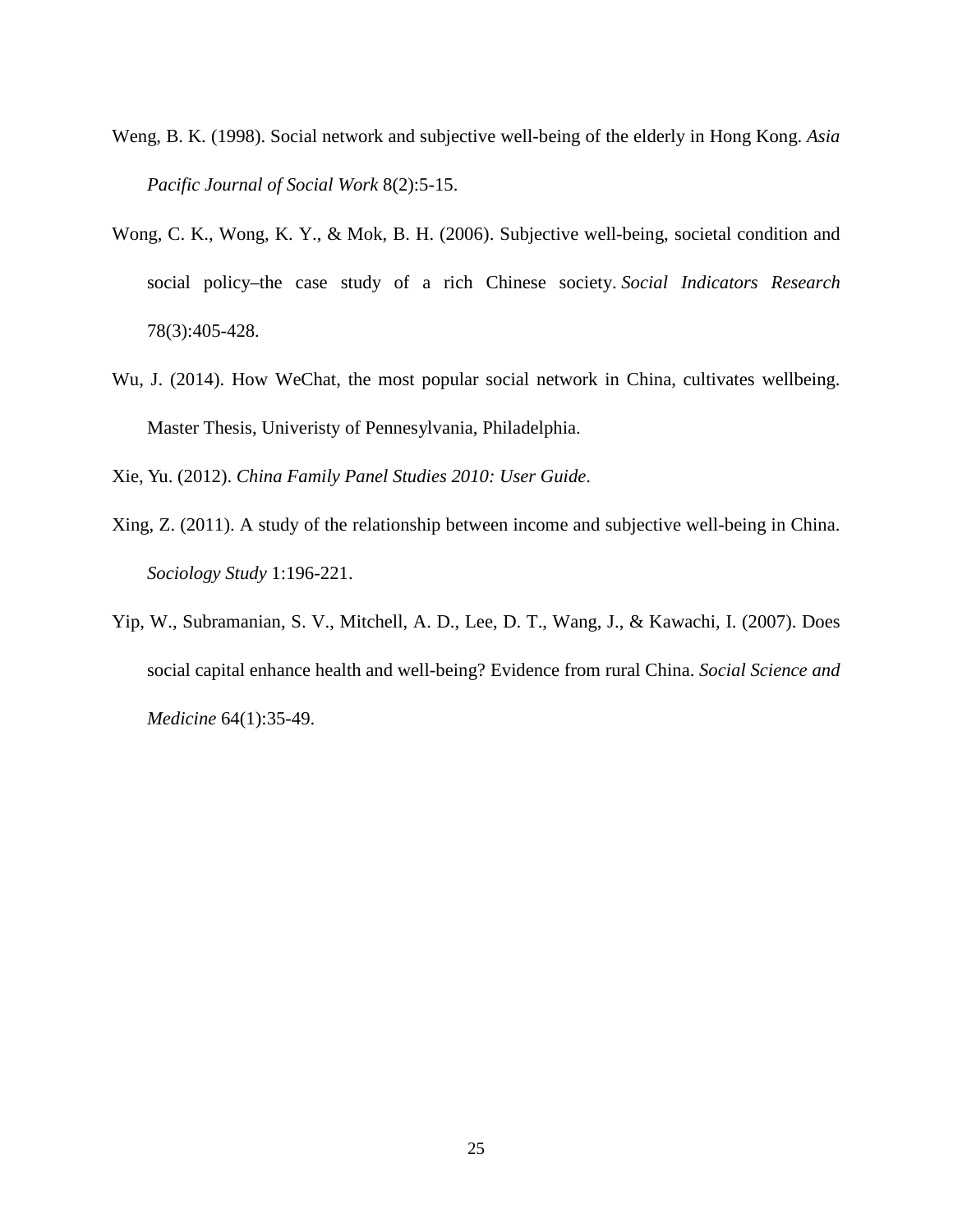| <b>Table 1.</b> Ordered From Regression of Flappiness and Ene Bansfaction by Timee Categories |                           |                         |                              |                         |
|-----------------------------------------------------------------------------------------------|---------------------------|-------------------------|------------------------------|-------------------------|
|                                                                                               | (1)                       | (2)                     | (3)                          | (4)                     |
|                                                                                               |                           | Marginal                |                              | Marginal                |
|                                                                                               | Happiness<br>Coefficients | Impacts                 | Satisfaction<br>Coefficients | Impacts<br>Satisfaction |
| Married                                                                                       | $0.435***$                | Happiness<br>$0.138***$ | $0.273***$                   | $0.103***$              |
|                                                                                               | (13.41)                   | (16.50)                 | (9.49)                       | (10.22)                 |
|                                                                                               | $0.018**$                 | $0.006**$               |                              | 0.004                   |
| Family Size                                                                                   |                           |                         | 0.011                        |                         |
|                                                                                               | (2.31)                    | (2.44)                  | (1.55)                       | (1.63)                  |
| Genealogy                                                                                     | $-0.048$                  | $-0.017$                | $-0.005$                     | $-0.002$                |
|                                                                                               | $(-1.47)$                 | $(-1.54)$               | $(-0.15)$                    | $(-0.16)$               |
| Number of friends<br>relatives                                                                | $0.004***$                | $0.001***$              | $0.008***$                   | $0.003***$              |
|                                                                                               | (2.79)                    | (2.94)                  | (5.54)                       | (5.86)                  |
| Contact with neighbors                                                                        | 0.001                     | 0.000                   | $-0.000$                     | $-0.000$                |
|                                                                                               | (0.72)                    | (0.75)                  | $(-0.31)$                    | $(-0.33)$               |
| Contact with friends &                                                                        | 0.002                     | 0.001                   | $0.004***$                   | $0.001***$              |
| relatives                                                                                     | (1.30)                    | (1.37)                  | (3.09)                       | (3.26)                  |
| Both give and receive                                                                         | 0.097                     | $0.034*$                | $0.187***$                   | $0.071***$              |
|                                                                                               | (1.58)                    | (1.69)                  | (3.13)                       | (3.30)                  |
| Only give                                                                                     | 0.066                     | 0.023                   | $0.101*$                     | $0.038*$                |
|                                                                                               | (1.07)                    | (1.14)                  | (1.68)                       | (1.76)                  |
| Only receive                                                                                  | $-0.026$                  | $-0.009$                | 0.016                        | 0.006                   |
|                                                                                               | $(-0.26)$                 | $(-0.27)$               | (0.18)                       | (0.18)                  |
| In value of gift given                                                                        | $0.012*$                  | $0.004*$                | 0.011                        | $0.004*$                |
|                                                                                               | (1.70)                    | (1.79)                  | (1.63)                       | (1.72)                  |
| In value of gift received                                                                     | $0.016**$                 | $0.006**$               | $0.014*$                     | $0.005**$               |
|                                                                                               | (1.98)                    | (2.09)                  | (1.94)                       | (2.04)                  |
| Number of gifts given                                                                         | $-0.000$                  | $-0.000$                | $-0.000$                     | $-0.000$                |
|                                                                                               | $(-1.10)$                 | $(-1.16)$               | $(-1.19)$                    | $(-1.25)$               |
| Total activities                                                                              | $0.030***$                | $0.011***$              | $0.026***$                   | $0.010***$              |
|                                                                                               | (3.79)                    | (3.99)                  | (3.70)                       | (3.90)                  |
| Total time in activities                                                                      | $0.005*$                  | $0.002*$                | $-0.002$                     | $-0.001$                |
|                                                                                               | (1.68)                    | (1.77)                  | $(-0.76)$                    | $(-0.80)$               |
| Organization member                                                                           | $0.091***$                | $0.032***$              | $0.063**$                    | $0.024***$              |
|                                                                                               | (3.54)                    | (3.76)                  | (2.56)                       | (2.69)                  |
| In PCE                                                                                        | $0.079***$                | $0.028***$              | $0.069***$                   | $0.026***$              |
|                                                                                               | (5.10)                    | (5.35)                  | (4.65)                       | (4.91)                  |
| Have job                                                                                      | 0.041                     | 0.014                   | $0.084***$                   | $0.032***$              |
|                                                                                               | (1.34)                    | (1.42)                  | (2.83)                       | (2.98)                  |
| In school                                                                                     | $-0.152$                  | $-0.054$                | $-0.191$                     | $-0.072$                |
|                                                                                               | $(-1.20)$                 | $(-1.24)$               | $(-1.47)$                    | $(-1.57)$               |
| Age                                                                                           | $-0.028***$               | $-0.010***$             | $-0.011***$                  | $-0.004***$             |
|                                                                                               | $(-9.83)$                 | $(-10.44)$              | $(-4.64)$                    | $(-4.89)$               |

**Table 1.** Ordered Probit Regression of Happiness and Life Satisfaction by Three Categories

<span id="page-28-0"></span>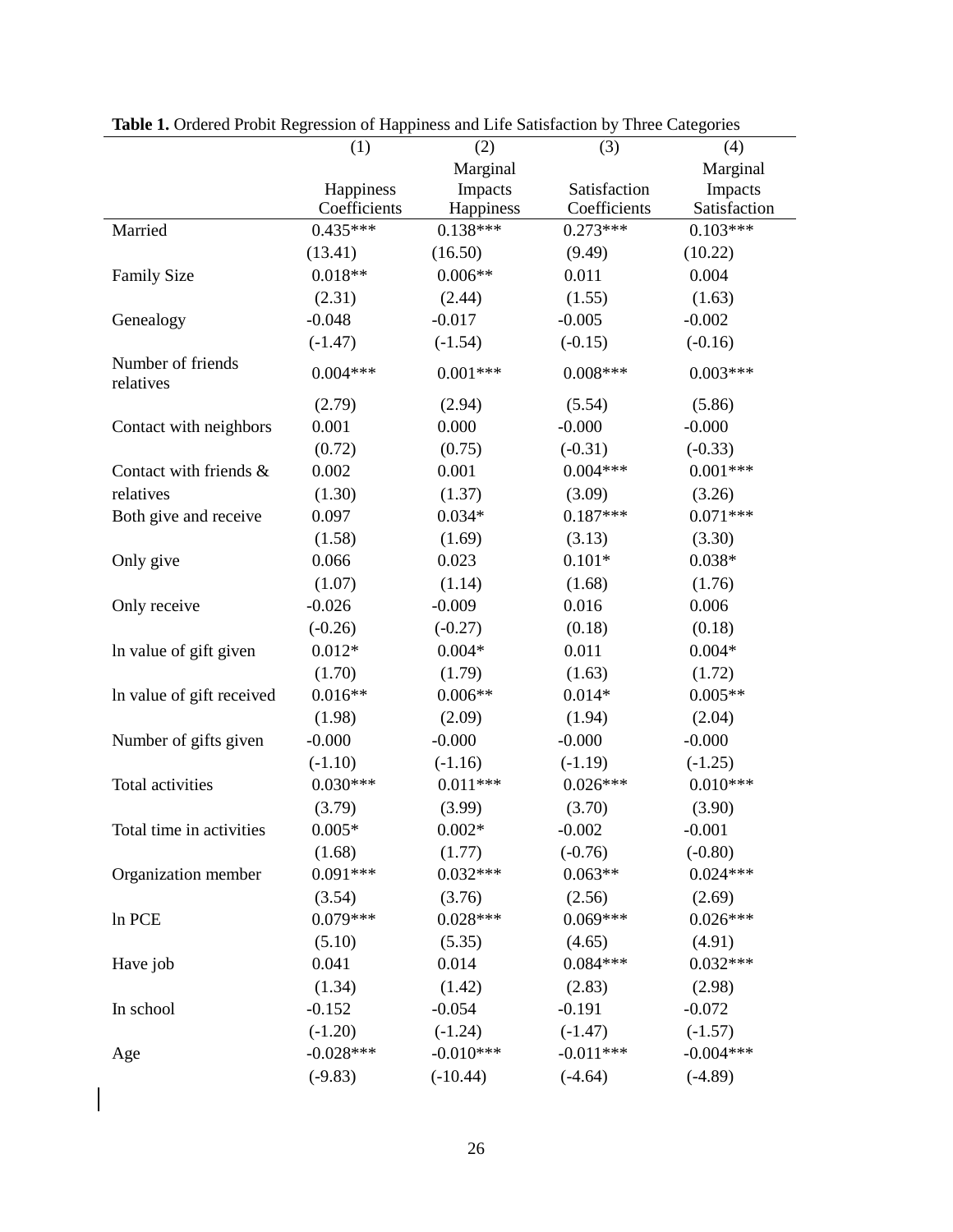| Age squared               | $0.001***$  | $0.000***$  | $0.000***$  | $0.000***$  |
|---------------------------|-------------|-------------|-------------|-------------|
|                           | (10.97)     | (11.71)     | (8.94)      | (9.48)      |
| Male                      | $-0.131***$ | $-0.046***$ | $-0.135***$ | $-0.051***$ |
|                           | $(-6.69)$   | $(-6.90)$   | $(-8.01)$   | $(-8.50)$   |
| High school               | $0.155***$  | $0.053***$  | $-0.013$    | $-0.005$    |
|                           | (5.94)      | (6.42)      | $(-0.53)$   | $(-0.56)$   |
| Health status good        | $0.414***$  | $0.132***$  | $0.413***$  | $0.154***$  |
|                           | (16.91)     | (21.51)     | (18.87)     | (21.62)     |
| Urban                     | 0.027       | 0.010       | $-0.128***$ | $-0.048***$ |
|                           | (0.62)      | (0.66)      | $(-3.34)$   | $(-3.52)$   |
| East region               | 0.075       | 0.026       | 0.026       | 0.010       |
|                           | (1.40)      | (1.50)      | (0.54)      | (0.57)      |
| Middle region             | $0.103**$   | $0.036**$   | 0.043       | 0.016       |
|                           | (2.04)      | (2.18)      | (0.94)      | (0.99)      |
| cut1 constant             | 0.139       |             | $0.375***$  |             |
|                           | (0.97)      |             | (2.74)      |             |
| cut <sub>2</sub> constant | 1.190***    |             | 1.485***    |             |
|                           | (8.30)      |             | (10.73)     |             |
| Observations              | 18,882      | 18,882      | 18,882      | 18,882      |

Absolute value of Robust z-statistics in parentheses.

\*\*\* p<0.01, \*\* p<0.05, \* p<0.1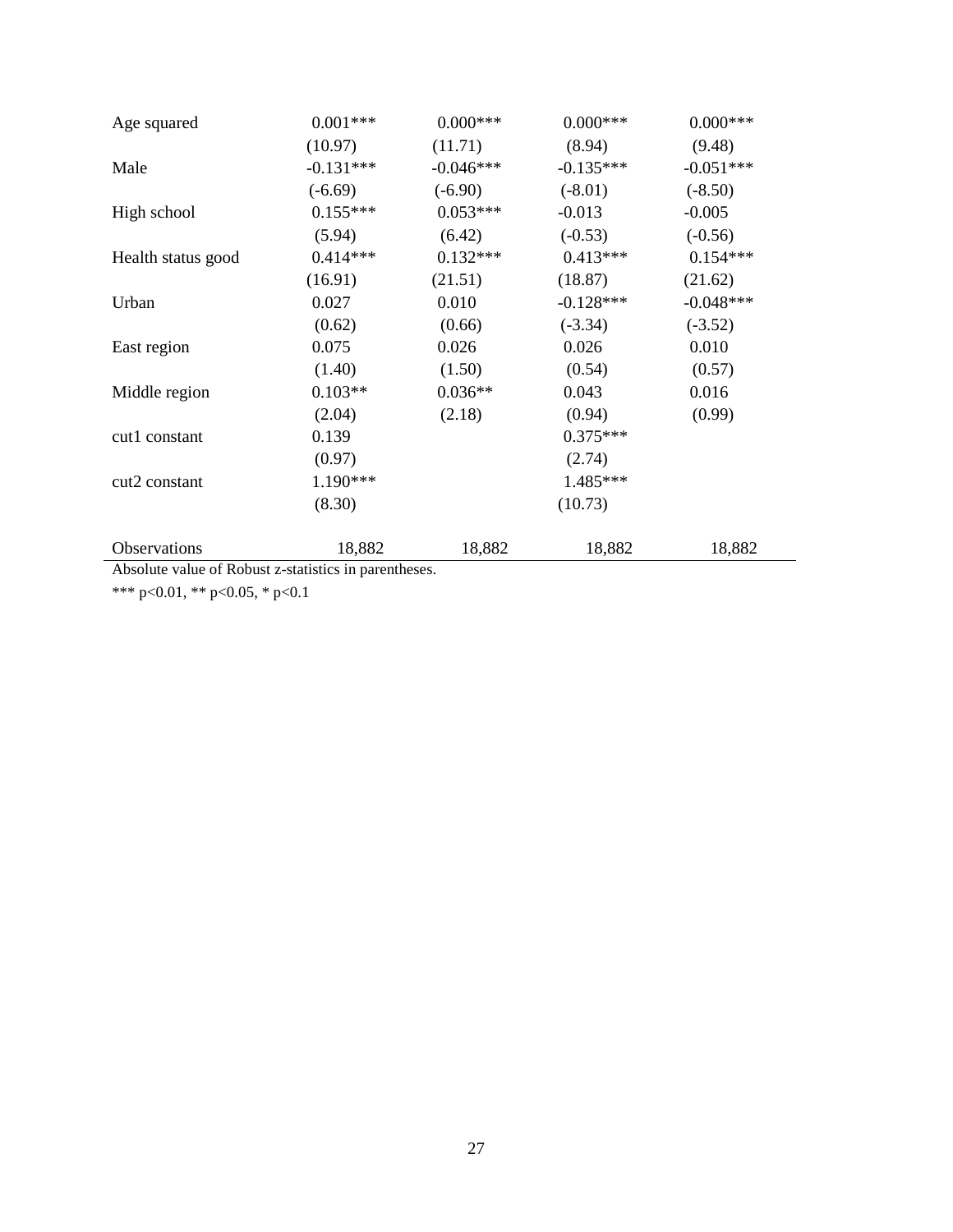|                               | Happiness  | Satisfaction |
|-------------------------------|------------|--------------|
| Married                       | $0.086***$ | $0.042*$     |
|                               | (4.13)     | (1.82)       |
| Genealogy                     | $-0.017$   | $-0.003$     |
|                               | $(-1.54)$  | $(-0.27)$    |
| Number of friends             | $0.002***$ | $0.005***$   |
|                               | (2.60)     | (5.54)       |
| Number of relatives           | 0.001      | $0.001*$     |
|                               | (1.25)     | (1.84)       |
| Contact with neighbors        | 0.000      | $-0.000$     |
|                               | (0.89)     | $(-0.15)$    |
| Contact with friends &        | 0.001      | $0.002***$   |
| relatives                     | (1.52)     | (3.47)       |
| Both give and receive         | $0.035*$   | $0.069***$   |
|                               | (1.78)     | (3.20)       |
| Only give                     | 0.025      | $0.037*$     |
|                               | (1.24)     | (1.71)       |
| Only receive                  | $-0.015$   | 0.002        |
|                               | $(-0.43)$  | (0.06)       |
| In value of net gift given    | $0.004*$   | $0.004*$     |
|                               | (1.89)     | (1.72)       |
| In value of net gift received | $0.006**$  | $0.006**$    |
|                               | (2.30)     | (2.23)       |
| Number of gifts given         | $-0.000$   | $-0.000$     |
|                               | $(-1.03)$  | $(-1.15)$    |
| Total # of activities         | $0.011***$ | $0.009***$   |
|                               | (4.03)     | (3.78)       |
| Total time in activities      | 0.002      | $-0.001$     |
|                               | (1.56)     | $(-0.97)$    |
| Communist party               | $0.062***$ | $0.085***$   |
|                               | (4.93)     | (6.54)       |
| Religion member               | $0.061**$  | $0.097***$   |
|                               | (2.22)     | (2.97)       |
| Youth league                  | 0.017      | $-0.006$     |
|                               | (1.61)     | $(-0.58)$    |
| <b>CPPCC</b>                  | 0.091      | $0.114*$     |
|                               | (1.47)     | (1.76)       |
| All other groups              | $-0.007$   | 0.003        |
|                               | $(-0.44)$  | (0.19)       |
| In PCE                        | $0.022***$ | $0.022***$   |
|                               | (4.40)     | (4.21)       |

**Table 2.** Ordered Probit Estimates of Marginal Impacts of Happiness and Life Satisfaction Separating Friends and Relatives, Living Arrangements and Social Organizations  $\overline{\phantom{a}}$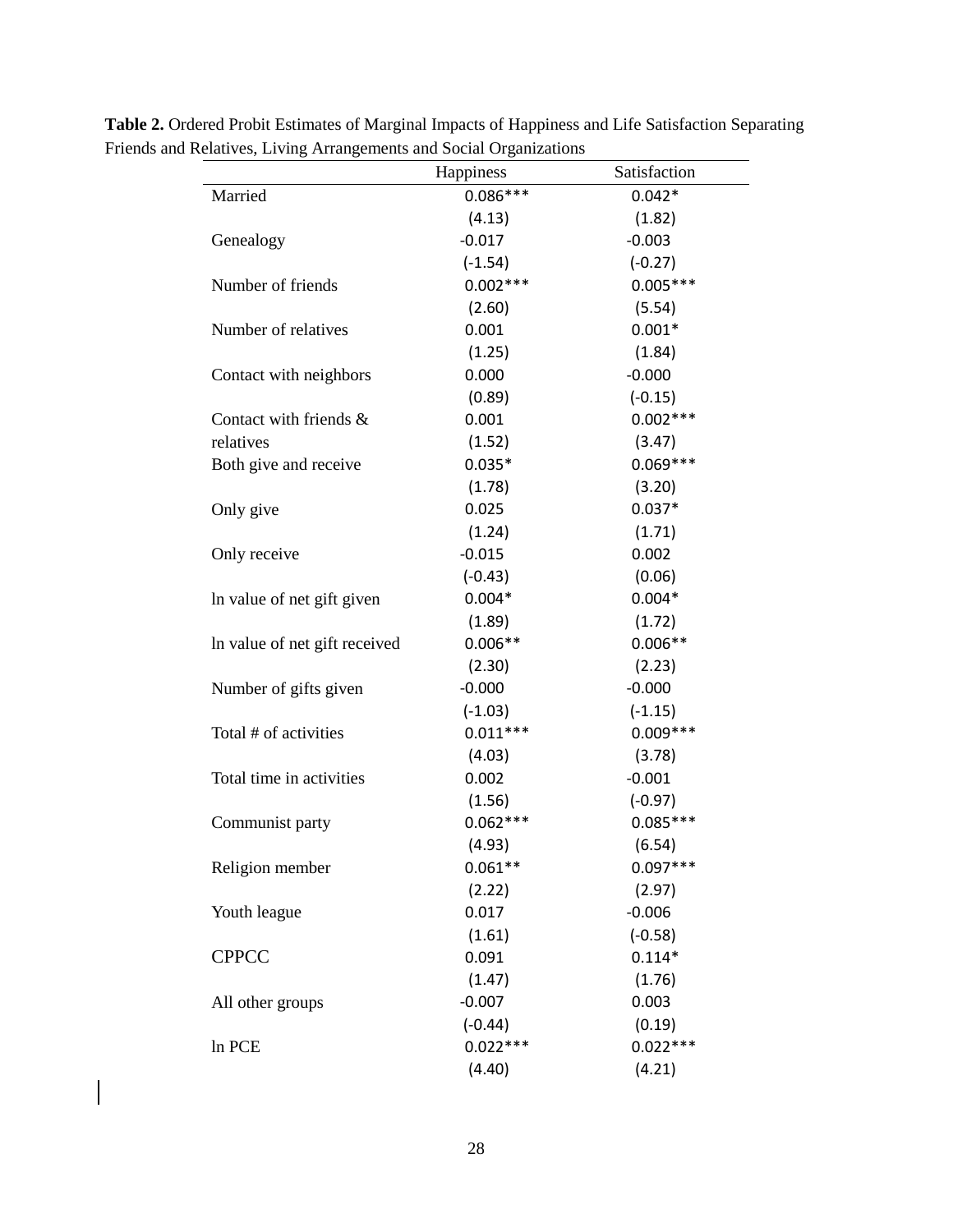| Have job                             | 0.013                   | $0.030***$             |
|--------------------------------------|-------------------------|------------------------|
|                                      | (1.31)                  | (2.82)                 |
| In school                            | $-0.052$                | $-0.072$               |
|                                      | $-0.012***$             | $-0.007***$            |
| Age                                  | $(-9.61)$               | $(-5.37)$              |
|                                      | $0.000***$              | $0.000***$             |
| Age squared                          | $0.000***$              | $0.000***$             |
|                                      | (10.94)                 | (9.05)                 |
| Male                                 | $-0.045***$             | $-0.051***$            |
|                                      | $(-6.44)$               | $(-7.65)$              |
| High school                          | $0.051***$              | $-0.007$               |
|                                      | (6.24)                  | $(-0.76)$              |
| Health status good                   | $0.132***$              | $0.153***$             |
|                                      | (21.42)                 | (21.58)                |
| Living with spouse                   | $0.133***$              | $0.088***$             |
|                                      | (5.40)                  | (3.41)                 |
| Living with parents                  | 0.008                   | $-0.008$               |
|                                      | (0.68)                  | $(-0.73)$              |
| Age $45+$ living with spouse         | $-0.084***$             | $-0.032$               |
|                                      | $(-3.96)$               | $(-1.53)$              |
| Age $45+$ living with parent         | $-0.046**$<br>$(-2.03)$ | $-0.041*$<br>$(-1.76)$ |
|                                      |                         |                        |
| Living with kid 0-3                  | $-0.046***$             | $-0.032**$             |
|                                      | $(-3.13)$               | $(-2.39)$              |
| Living with kid 4-11                 | $-0.021*$               | $-0.002$               |
|                                      | $(-1.84)$               | $(-0.14)$              |
| Living with kid-12-15                | $-0.033***$             | $-0.029**$             |
|                                      | $(-2.85)$               | $(-2.37)$              |
| Living with kid $16+$                | $-0.010$                | 0.004                  |
|                                      | $(-1.09)$               | (0.42)                 |
| Urban                                | 0.011                   | $-0.047***$            |
|                                      | (0.75)                  | $(-3.44)$              |
| East region                          | 0.026                   | 0.011                  |
|                                      | (1.53)                  | (0.63)                 |
| Middle region                        | $0.034**$               | 0.015                  |
|                                      | (2.09)                  | (0.90)                 |
| Observations                         | 18,882                  | 18,882                 |
| Absolute velve of repuet z etatietic |                         |                        |

Absolute value of robust z-statistics in parentheses.

\*\*\* p<0.01, \*\* p<0.05, \* p<0.1.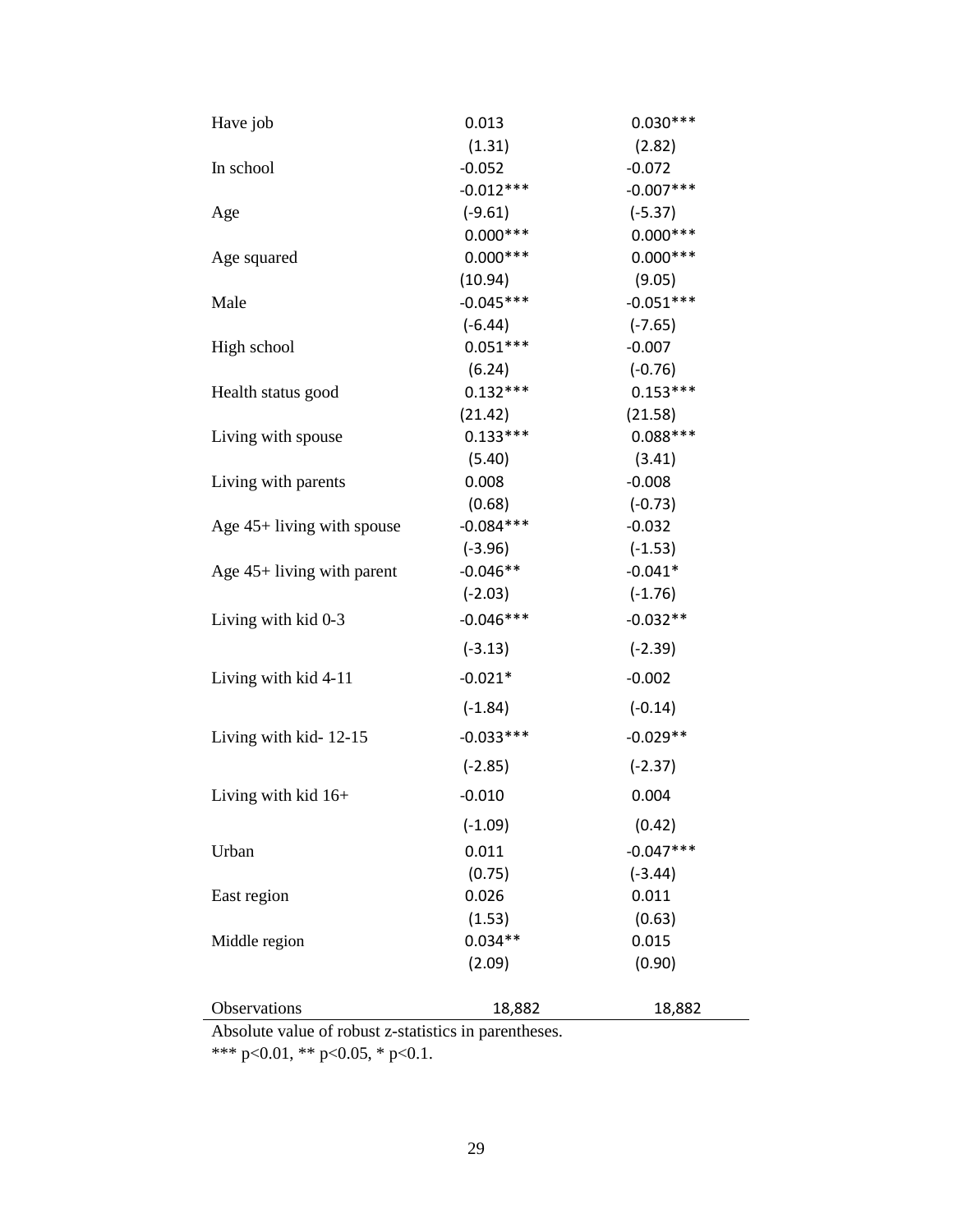

**Fig. 1. The relation between number of friends and relatives and SWB.** Vertical axis is the percent of people who are happy or satisfied (either a 4 or 5 on the scale) while horizontal axis is the numbers of friends or relatives visiting during Spring Festival.



**Fig. 2. SWB of four giving/receiving types (only giver, both giver and receiver, only receiver and neither giver nor receiver)**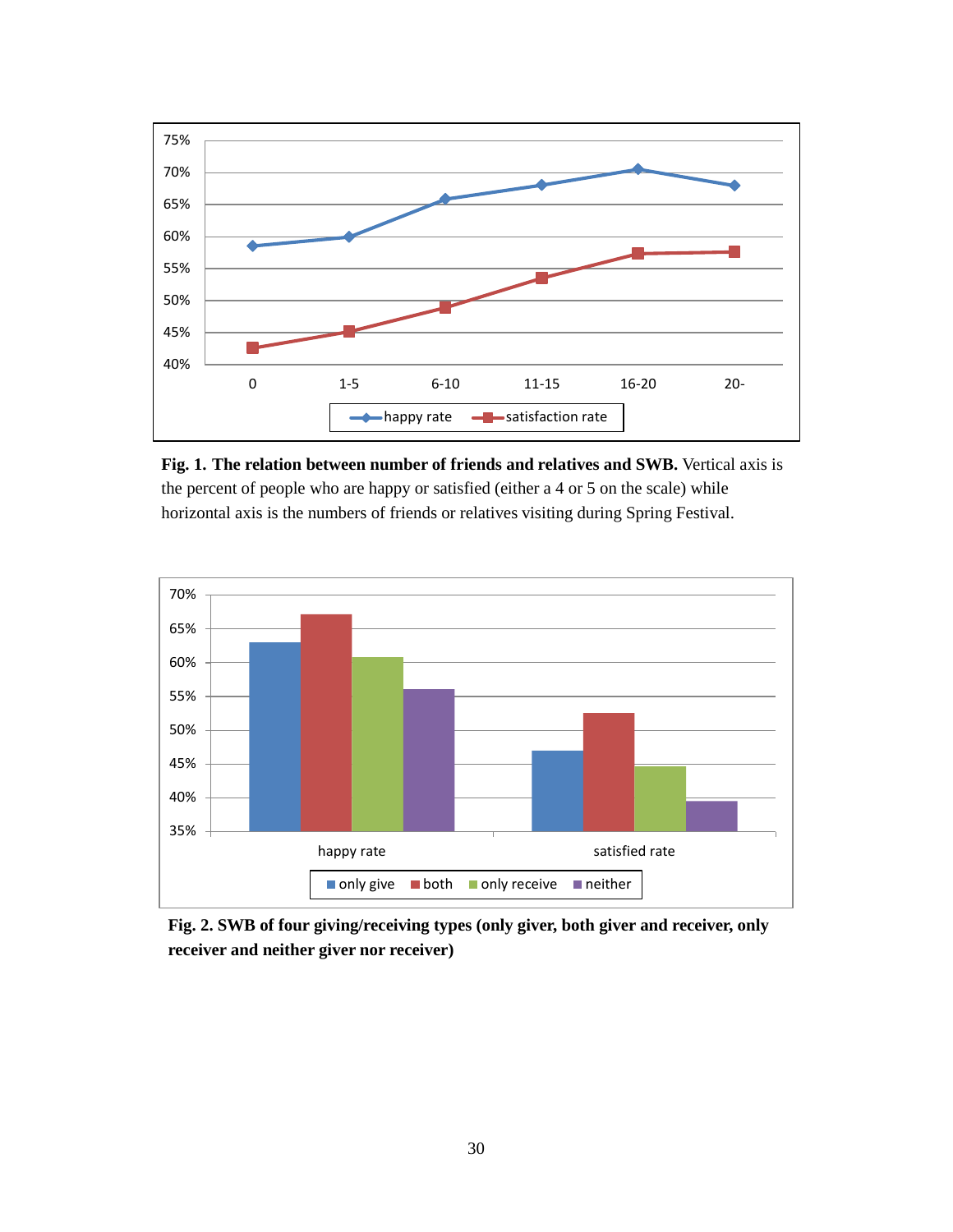

**Figure 3.a Simulated age patterns in happinesss sequentially adjusting for health, economic status, and social networks** See Legend under Figure 3.B.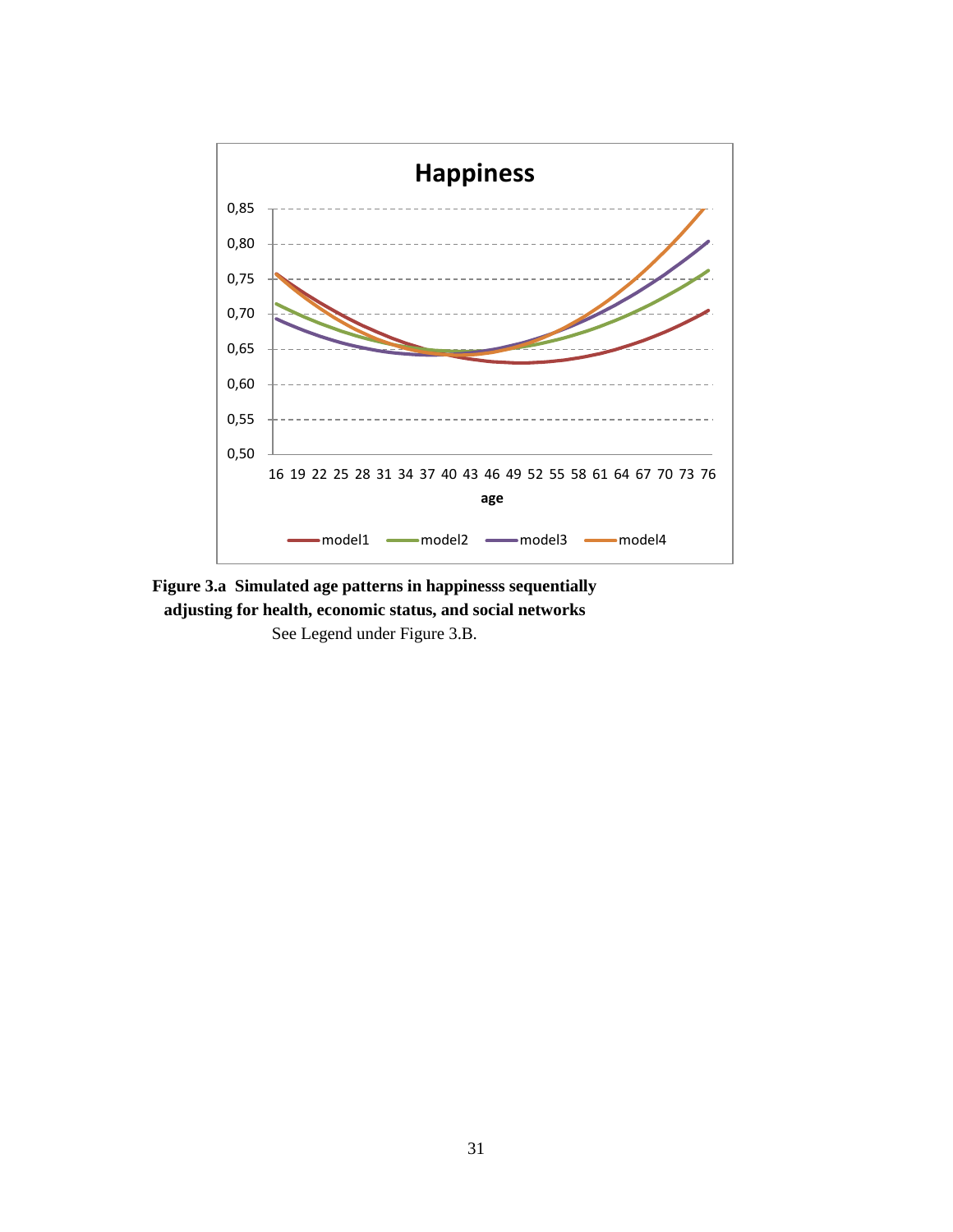

**Figure 3.b Simulated age patterns in life satisfaction sequentially adjusting for health, economic status, and social networks**

In Figures 3.A and 3.B, we show the U shape relationship between SWB and age. The vertical axis means the probability of feeling very happy/satisfied—the highest category in the 3-category measures of SWB, while the horizontal axis means the range of age while holding the other independent variables at the mean value.

From model 1 to model 4, the regression methods are all 3-category ordered probit models, but the independent variables are different. In all models, dummy variables for male, urban and East/Middle are controlled. In model 1, we only use age, age square and the constant term as independent variables. In model 2, we add healthstatus as additional independent variables based on model 1. In model 3, we add lnexp and highschool as additional independent variables based on model 2. In model 4, we add marriage and all the other social network variables as independent variables based on model 3.